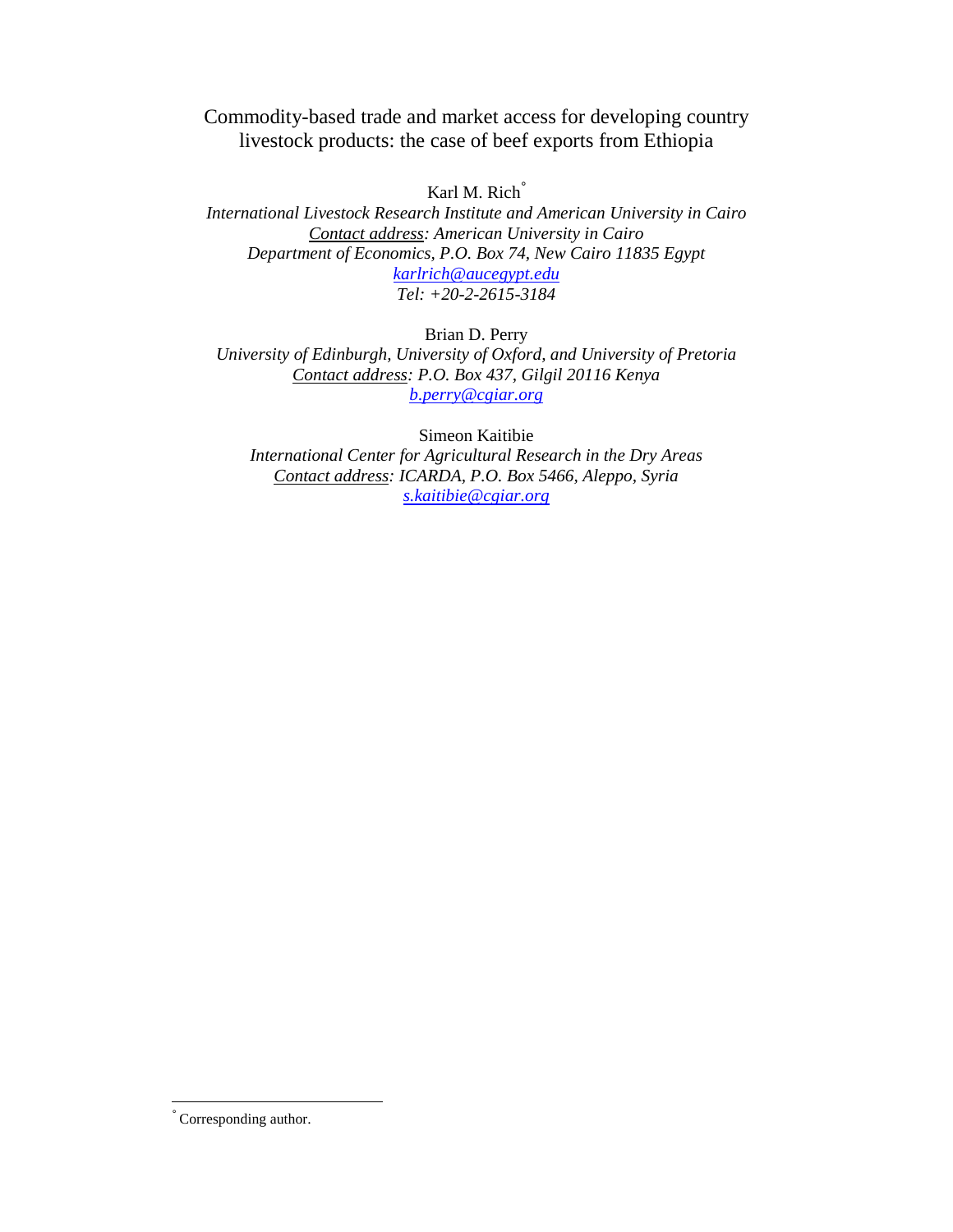Commodity-based trade and market access for developing country livestock products: the case of beef exports from Ethiopia

### EXECUTIVE SUMMARY

Ethiopia is the largest livestock producer in Africa and one of the largest in the world. Despite increasing growth in livestock exports, large-scale trade volumes have traditionally been constrained by animal diseases. However, commodity-based approaches to trade provide optimism that market access for African livestock exports can be enhanced, but only if technically appropriate and cost-effective systems can be developed. This paper examines the economic feasibility of a proposed two-phase SPS certification for beef exports as a means of enhancing Ethiopian livestock exports.

Baseline model results indicate that under current input prices, the proposed system is not economically feasible for exports to targeted Middle Eastern markets. However, the problem is primarily due to the current high cost of inputs, especially feed, and not the marginal costs of the SPS certification protocol, which are only 5% of the breakeven value of the final product. The model estimates that the average export price of beef would be over US\$1,000 per ton greater than the average import unit value of Brazilian and Indian meat in Middle Eastern markets. On the other hand, improvements in feed use through better rations or more integrated supply chains lower system costs.

An important lesson of the paper is that while technical solutions at a local level can be designed to address global market access issues, downstream issues concerning cost, marketing, and product differentiation can transcend matters of SPS barriers. Even without SPS certification, Ethiopia is not price competitive in low value markets for beef relative to Brazil and India. Conversely, even with SPS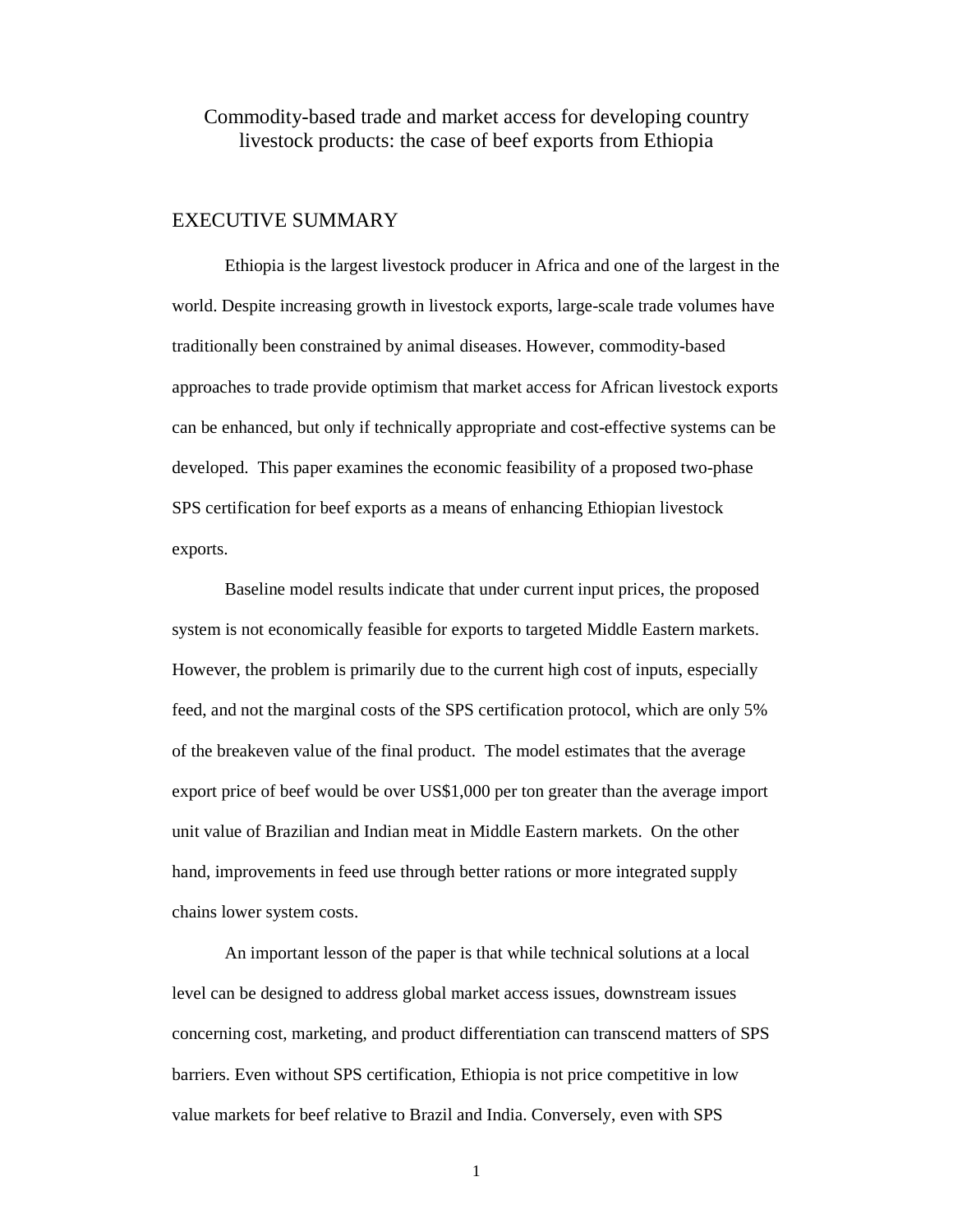certification, the costs of Ethiopian meat in target markets remain above those of competitors with equal or higher standards. Ethiopia's best hope will be to compete on quality and differentiating its product relative to competitors over and beyond higher disease-free and food safety standards.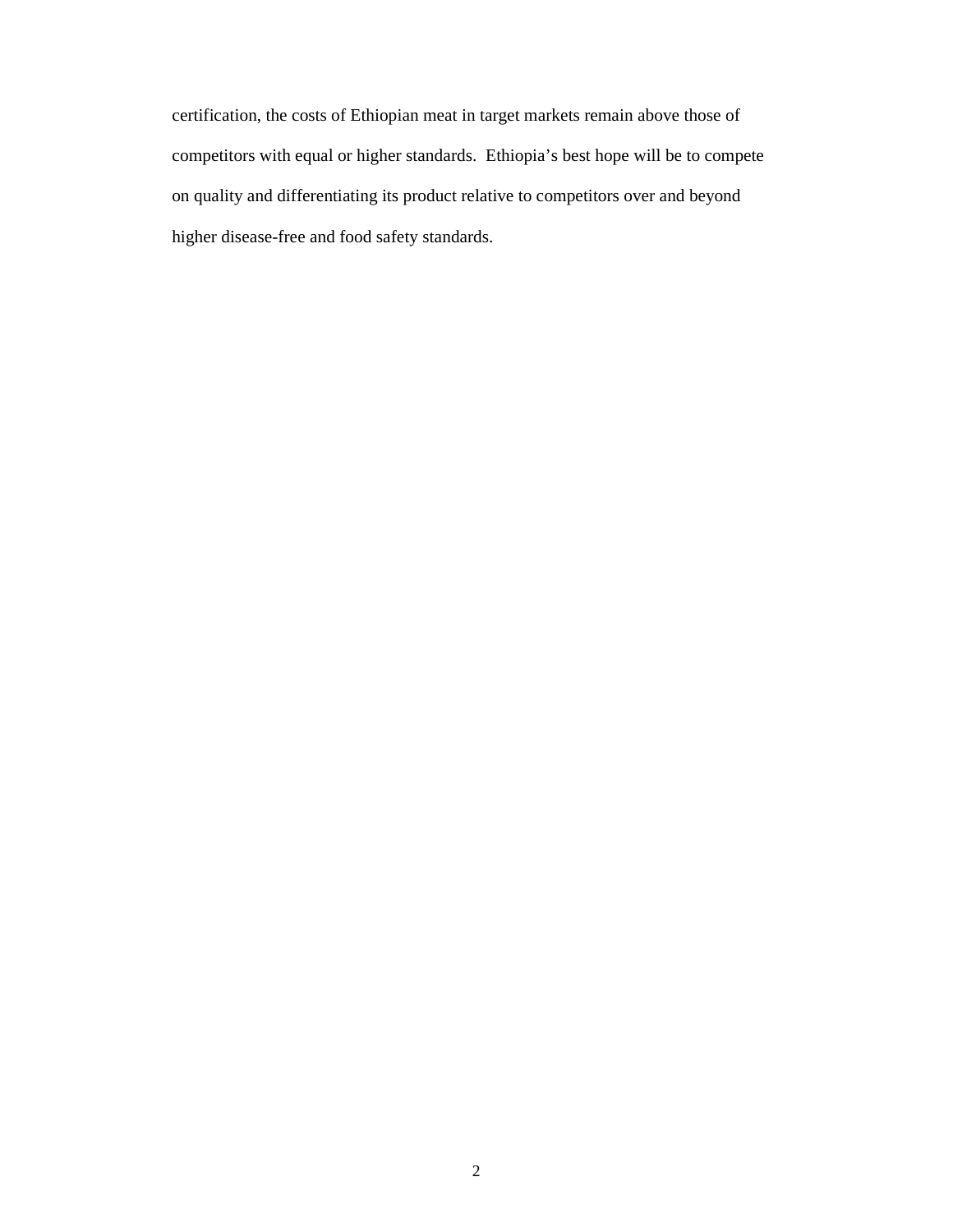# Commodity-based trade and market access for developing country livestock products: the case of beef exports from Ethiopia

# ABSTRACT

While Ethiopia is Africa's largest livestock producer, sanitary and phytosanitary (SPS) barriers and animal diseases have traditionally constrained market access. A system dynamics model examined the feasibility of a proposed SPS certification system under a number of scenarios. Model results indicate that the system may not be viable for beef exports to Middle Eastern markets. However, the binding constraint is high domestic input costs rather than the costs of SPS compliance. Sensitivity analyses reveal that while investments in feed efficiency and animal productivity would enhance Ethiopia's export competitiveness, the competitive nature of international beef markets may still prevent market access.

*Keywords:* SPS, livestock, market access, system dynamics, Ethiopia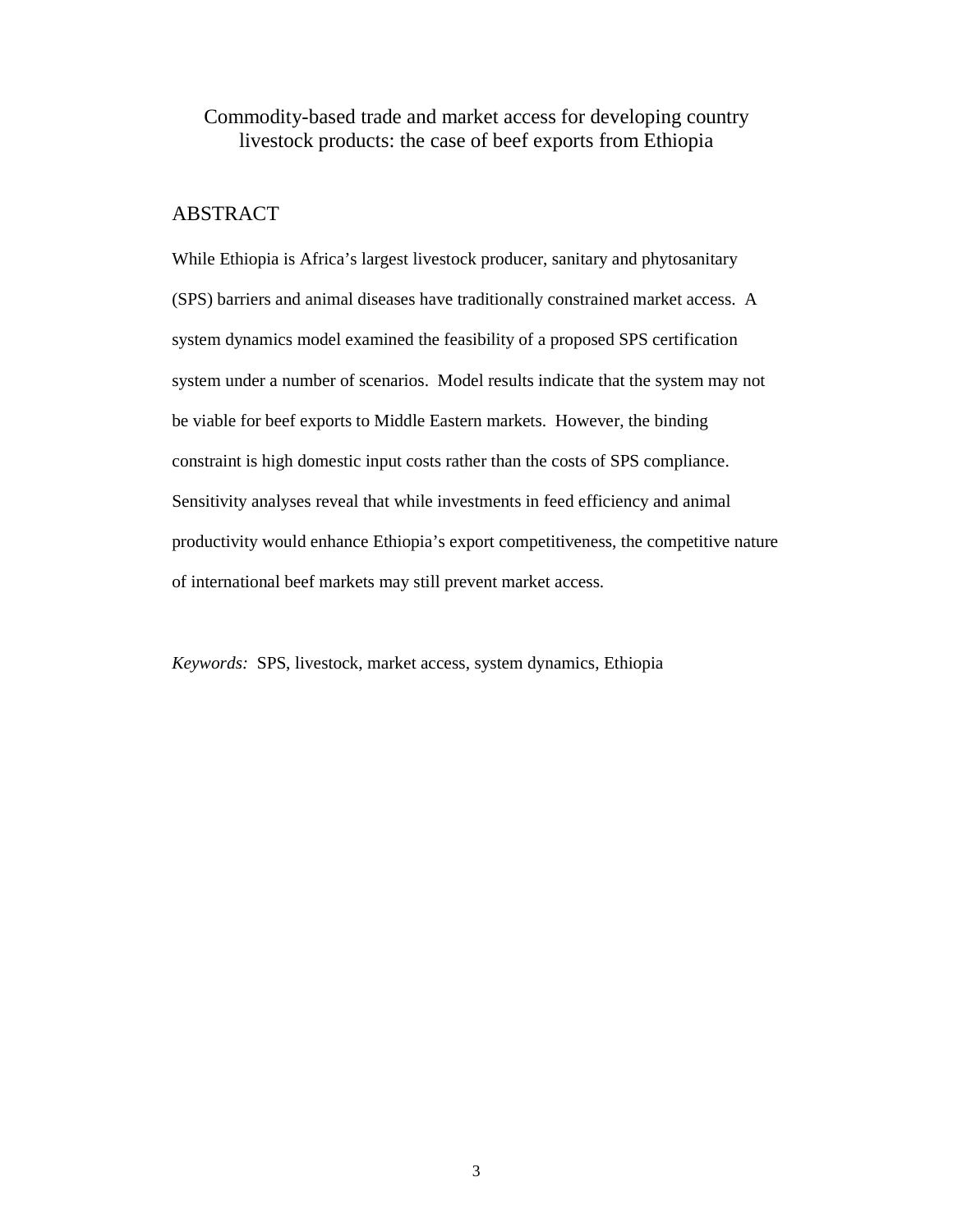# Commodity-based trade and market access for developing country livestock products: the case of beef exports from Ethiopia

# INTRODUCTION

Livestock serve a variety of livelihood, risk management, and incomegenerating functions in the developing world. Where market access is possible, livestock can act as a potential pathway out of poverty for rural producers and other actors throughout the marketing chain, as such access increases the potential scope for sales and makes livestock activities more remunerative (Rich and Perry, 2009). However, market access from Africa has often been stymied by a variety of constraints, including the prevalence of highly contagious transboundary diseases such as foot-and-mouth disease (FMD). These diseases have been mostly eradicated in the developed world, but the fear of their entry from endemic reservoirs in the developing world precludes large-scale livestock product exports into lucrative markets in the European Union, United States, and Japan. Moreover, international trade regulations for meat product require zonal freedom from disease and do not as yet distinguish between products (e.g., bone-in meat vs. deboned meat) in terms of their relative risk of spreading disease. Commodity-based approaches to trade, which instead focus on the process by which products are produced (rather than their regional origin) in assessing their risk of disease, offer the potential for developing countries to export meat products that are lower in risk. Such new standards are being increasingly discussed in international circles (Rich and Perry, 2009; Thomson et al., 2004; Scoones & Wollmer, 2008). However, such an approach nonetheless requires indigenous local systems throughout the supply chain for livestock that demonstrate the risk of disease or pathogen introduction is minimal to ensure greater market access.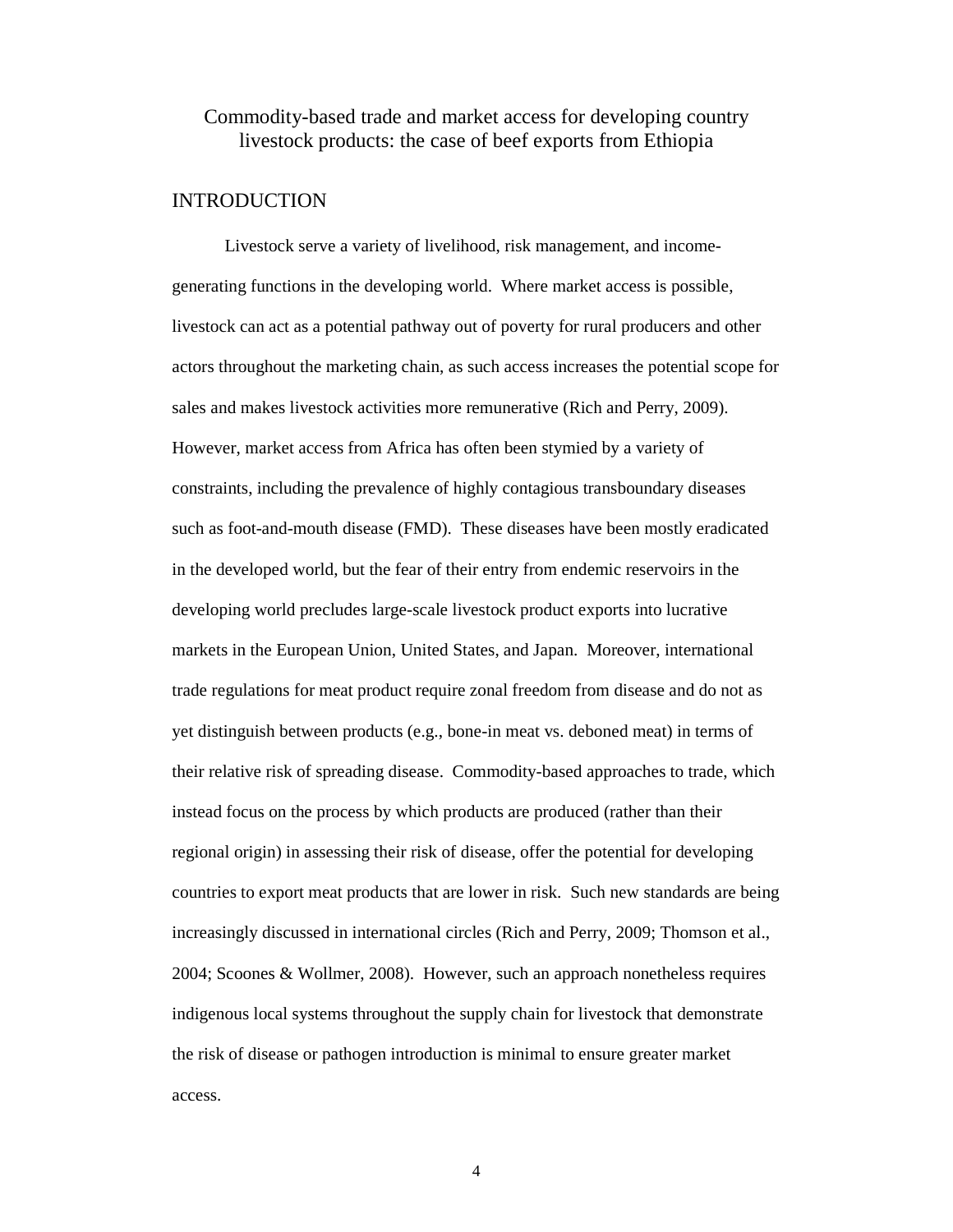At the same time, the costs of these systems could potentially be high enough to limit the potential for exports. A number of past studies have examined the cost of compliance in developing countries with increased SPS standards in developed ones. Henson, Saqib, and Rajasenan (2004), for example, found that in the case of fish exports from Kerala, the cost of compliance with increased EU standards ranged from 2.5% to 22.5% of turnover, with six of the 14 firms surveyed facing increased costs of 10% or more of turnover. Aloui and Kenny (2004) found that compliance with EUREPGAP standards in Morocco represented 8% of the farm gate cost for efficient farmers and up to double this for an average farmer. Peterson and Orden (2008) estimated compliance costs among Mexican avocado growers exporting to the United States at 15% of the producer price for growers and an additional 5% of the wholesale margin for exporters. In an example among developed world trading partners, Calvin, Krissoff, and Foster (2008) showed that compliance with Japanese phytosanitary protocols raised the costs incurred by U.S. apple growers by 15 cents per pound, or 13.5% of the landed price in Japan. These costs by themselves were enough to make U.S. apples uncompetitive with Japanese ones. While these costs of compliance present non-trivial burdens on producers, the World Bank (2005) argues that they can also represent a means of gaining competitive share in target markets and acting as "a catalyst for progressive change" in terms of modernizing various aspects of agro-food supply chains (xi). Indeed, Jaffee (2003) showed that for green beans from Kenya, while the costs of compliance were about 6 percent of the free on board (FOB) value of exports, the benefits in terms of higher profit margins and export growth have been significant. Moreover, the losses incurred by not complying with standards can be significant – Nin Pratt *et al*. (2005) found that regional trade bans associated with Rift Valley Fever reduced value-added in the Somali region of Ethiopia by US\$132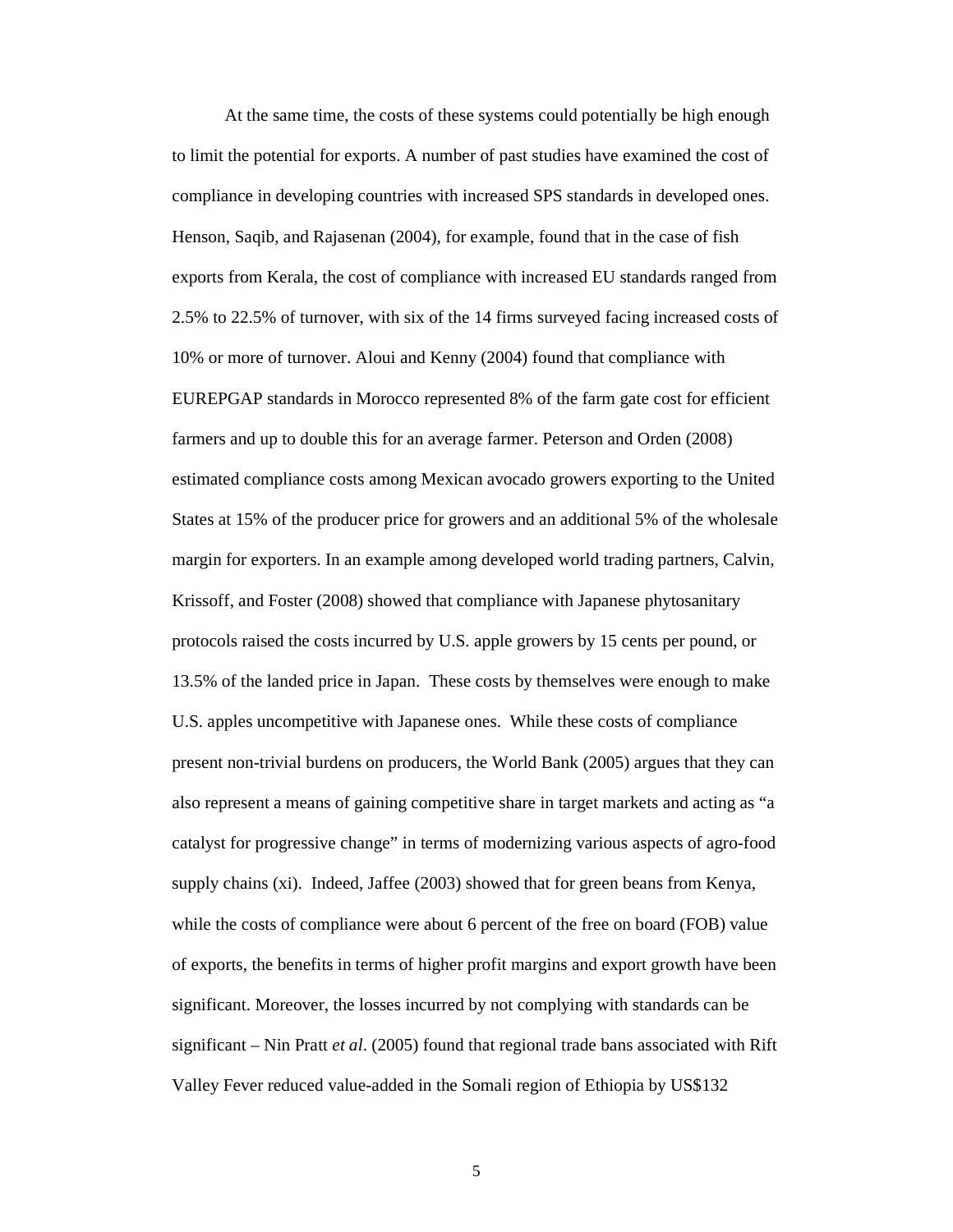million, or 42% of the value-added generated in that part of Ethiopia. However, none of these papers couched these issues in the context, costs, competitiveness, and feasibility of specific systems required to facilitate market access for livestock products, particularly in the wake of potentially changing standards for their access. This remains an important research gap, particularly in assessing the feasibility of commodity-based trade as a global solution for developing world market access.

This paper examines the feasibility of a proposed two-phase SPS certification system designed to enhance beef exports from Ethiopia and which could serve as an indigenous model of a commodity-based approach to trade from the developing world. Of particular emphasis is the competitiveness of products derived from such systems vis-à-vis entrenched global exporters of beef. Ethiopia is the largest livestock producer in Africa and one of the largest in the world, maintaining 43.1 million head of cattle, 23.6 million sheep, and 16.4 million goats in 2006. Moreover, Ethiopia's exports of meat (the majority of which were sheep and goat carcasses) have increased rapidly in recent years, with FAO data highlighting a rise from US\$6.3 million in 2003 to nearly US\$32 million in 2005. Despite increasing growth in livestock product exports, most exports from this sector remain concentrated in informal sales of live animals, with limited benefits in terms of foreign exchange and value-adding opportunities. In 2004, the Ethiopian Government set a target to increase exports to 30,000 tons of meat by 2008. This target will not be met for several reasons. One reason in particular is that the overwhelming majority of this increase will need to be achieved through the export of beef products, since the quantity (and average carcass weight) of sheep and goat meat required to achieve this figure is not feasible in light of domestic supply and demand for such products. At the same time, low productivity, the prevalence of livestock diseases (such as FMD, contagious bovine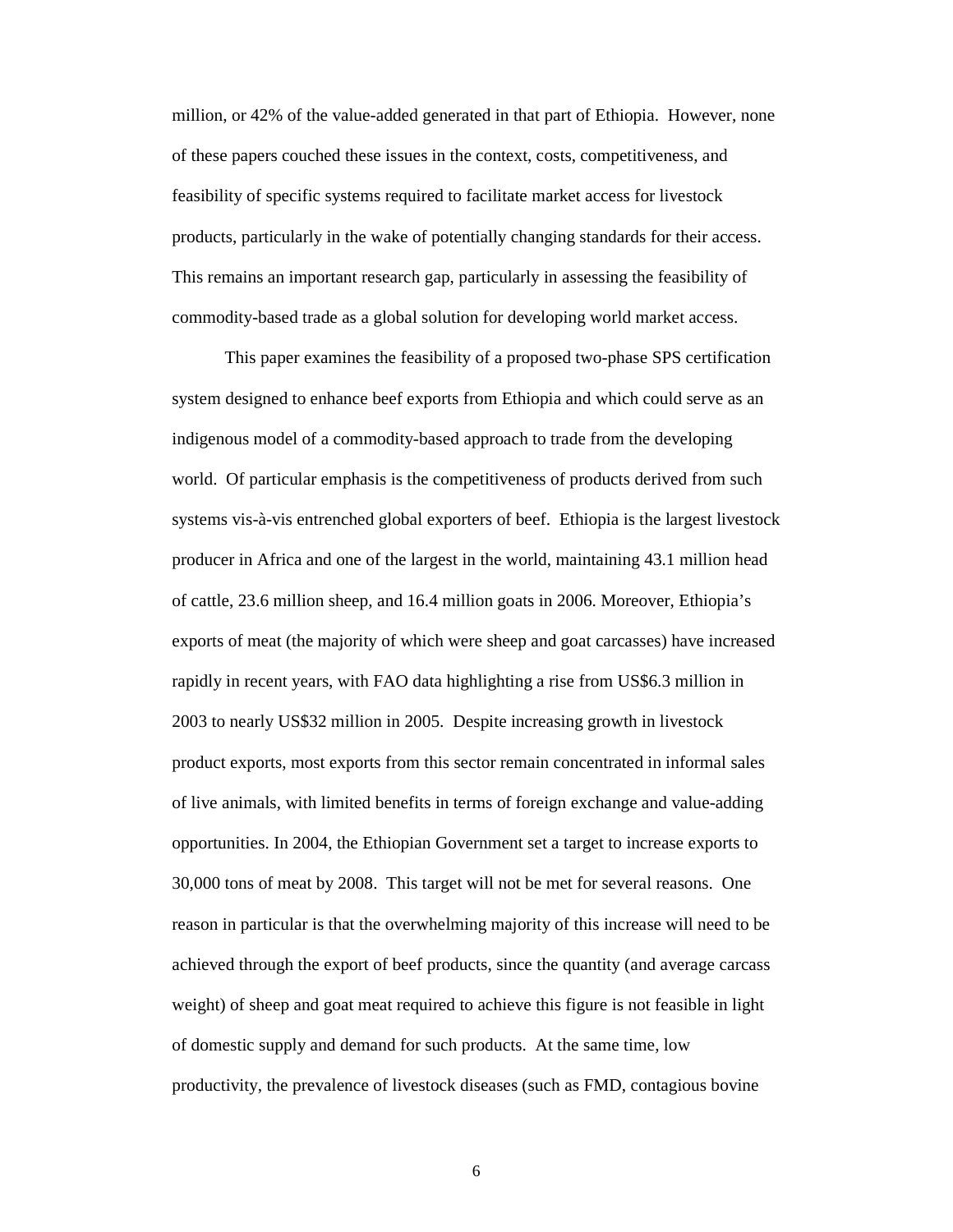pleuropneumonia (CBPP), p*este des petits ruminants* (PPR), and lumpy skin disease (LSD)), low development of market mechanisms, and the high incidence of informal cross border trade, have meant that the contribution of livestock to foreign exchange earnings has traditionally been modest compared to apparent potential.

A methodological novelty of the paper is the use of a dynamic cost-benefit model using system dynamics to both assess the feasibility of meeting SPS standards and to identify constraints to competitive meat exports from Ethiopia. Baseline results reveal that under current conditions for inputs (animals, feed resources, equipment, and capital expenses), the proposed system is not economically feasible for the export of beef products to Middle Eastern markets. However, it is not the marginal costs of SPS certification that inhibit Ethiopian meat exports, but rather the high cost of inputs, especially feed. Indeed, SPS certification costs represent less than 5% of the breakeven value of the final product, whereas the costs of animal feed in the proposed system are between 33%-42%, depending on the type of feeding ration used. Correspondingly, under baseline conditions, the model estimates that the average FOB product weight of beef would be over US\$1,000 per ton greater than the average cost, insurance, and freight (CIF) import unit value of Brazilian and Indian meat in markets in the Middle East, such as Bahrain, Qatar and Saudi Arabia.

Improvements in feed use through better rations could lower the cost of the system considerably. Indeed, using best-cost rations, the model computes the FOB product value of improved, SPS-certified beef at US\$3,562 per ton. While this is still somewhat more expensive than competitors in the Middle East, sensitivity analysis reveals that lower animal purchase costs or reduced system margins could bring forth noticeable cost savings that would enhance competitiveness.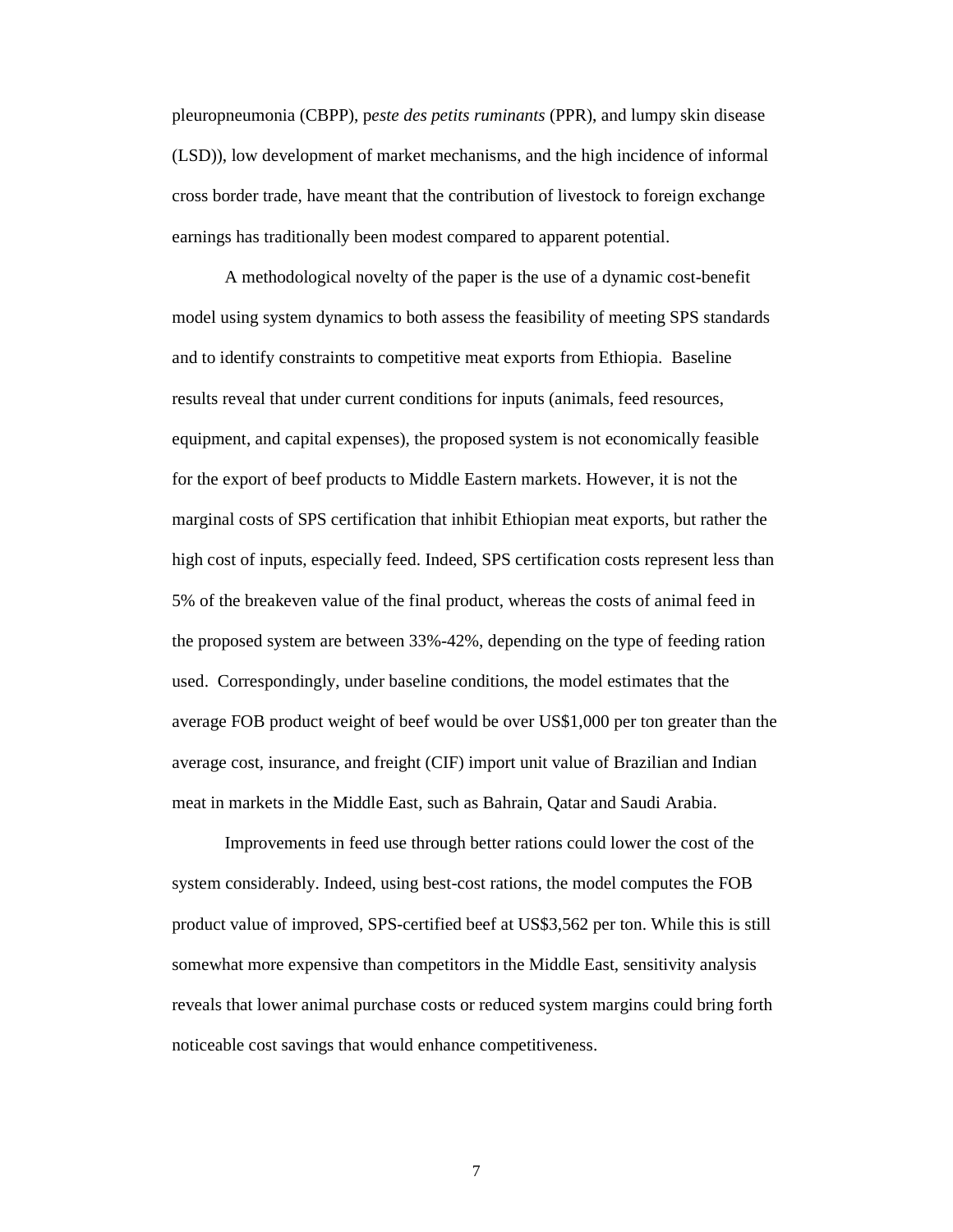An important lesson of the paper is that while technical solutions at a local level can be designed to address global market access issues, downstream issues concerning cost, marketing, and product differentiation can transcend matters of SPS barriers. In particular, Ethiopia remains in somewhat of a marketing quandary: its products are too costly for low-value, price-sensitive markets in Africa and too costly relative to competitors in the Middle East. Access to the European Union is theoretically possible given preferential, duty-free access to that market, but only if commodity-based approaches are accepted by international standard setting bodies. In the short- to medium-run, Ethiopia will need to focus on other types of marketing approaches to facilitate access to markets in the Middle East, such as product freshness, but the potential size of such markets is unlikely to be large enough to meet government goals for exports.

### OVERVIEW OF THE PROPOSED SPS SYSTEM

The SPS certification system proposed here is technically feasible, meets international standards, complies with export market requirements, and is designed in line with developing a disease-free compartment within Ethiopia (Zepeda & Salman, 2006; Anon., 2007). The system would first entail the pre-selection of animals in local markets, followed by the initial testing, vaccination, and quarantine of animals over a 21-day period in its first phase (Phase 1). In the second phase (Phase 2), quarantined animals from Phase 1 would then be finished in a feedlot system to bring them up to export weight (400 kg).

Prior to purchase, animals would be visually inspected by trained personnel for physical fitness, body condition, hair coat, alertness, salivation, eye discharge, mouth lesions, lameness, and any other abnormalities. The purchased animals would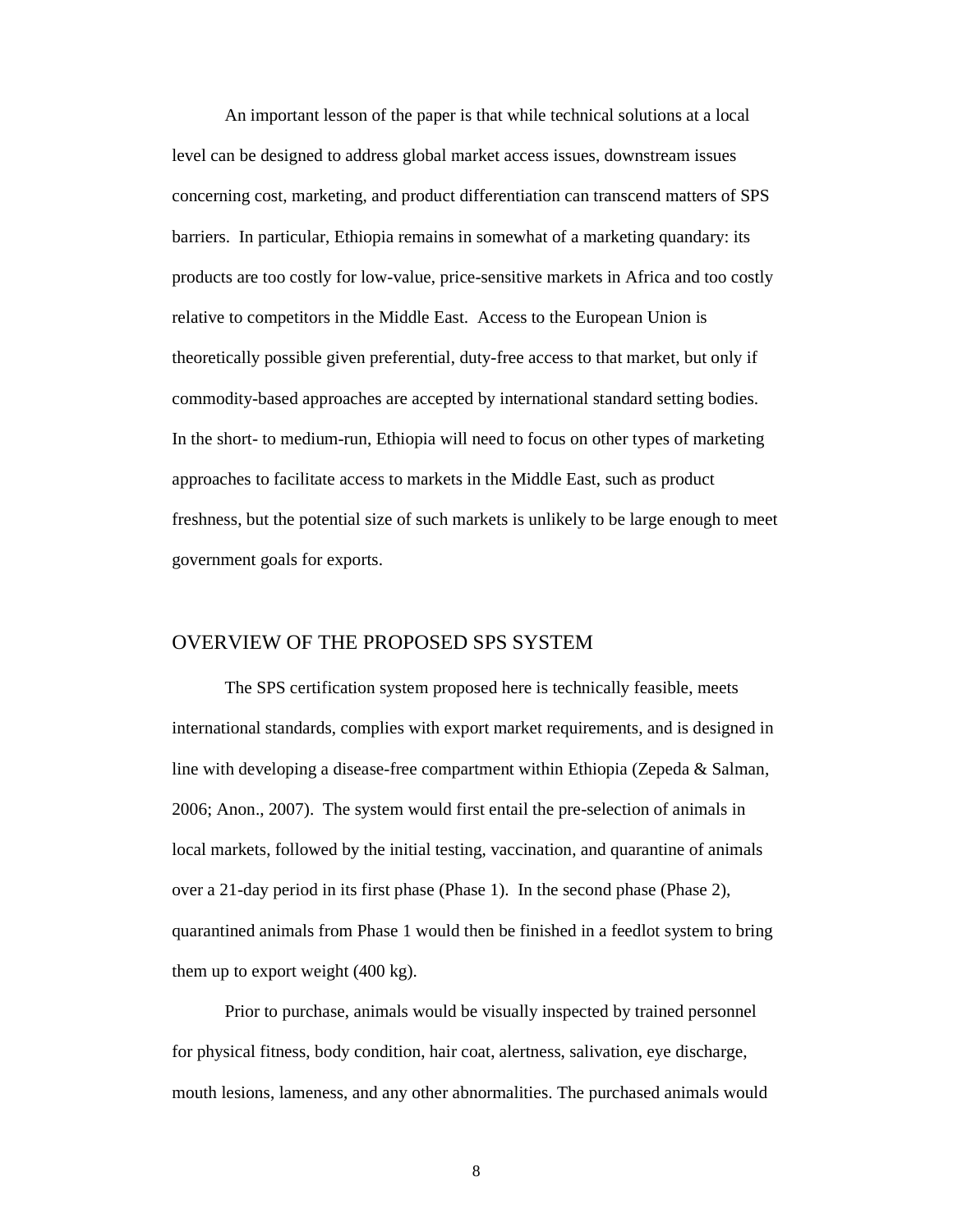then be collected and kept for up to three days at temporary collection sites pending transportation to the Phase 1 SPS certification facility. Within 1–3 days, animals would then be transported to the Phase 1 SPS certification facility using specially designed, disinfected, and sealed vehicles. Animals would be loaded, transported, and unloaded humanely. Standard operating procedures (SOPs) for animal handling would be prepared for the certification process, and training and supervision conducted. Animals leaving purchase sites would be accompanied by animal health certificates to be provided by the animal health inspector representing the private sector.

Phase 1 facilities are conceived as small quarantine sites that handle approximately 130 head of cattle every four weeks (three weeks of testing and handling, one week idle for cleaning). They would be owned and run by private entrepreneurs but certification is only made by a "competent authority." Phase 1 operators can charge a fee by either selling animals at a premium or charge a fee to Phase 2 operators for the use of Phase 1 infrastructure. The facilities would be subject to regular inspection and monitoring by the Ministry of Agriculture and Rural Development (MoARD), as well as by representatives of importing countries or companies as required. Upon entry to Phase 1, animals would be ear-tagged, tested for FMD, and vaccinated for FMD, CBPP, and LSD. At day 14, animals would be retested for FMD; those that test positive are removed from the facility and sold on domestic markets. If any animals have clinical signs of FMD, the entire batch would be removed.

After 21 days in Phase 1, animals would be certified as "disease-free" and then transported to a Phase 2 feedlot. This facility has a capacity of approximately 5,000 head of cattle and holds animals from other Phase 1 facilities. Animals stay in Phase 2 until they reach 400 kg. This helps to ensure a more consistent supply of animals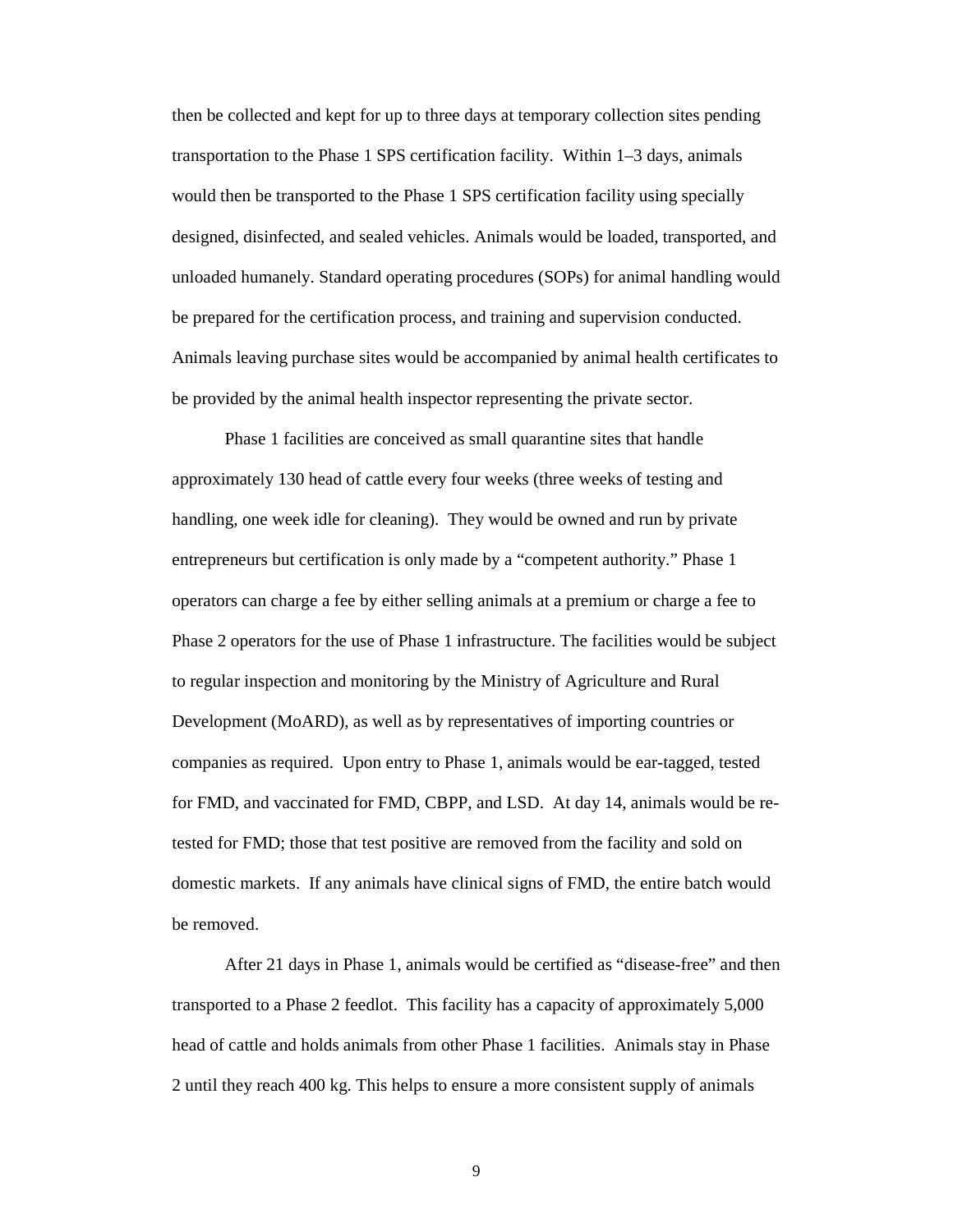from pastoral areas and allows for the sourcing of younger bulls. Animals would be vaccinated against FMD and other diseases again should they remain in the facility longer than their duration of immunity from the first vaccination (e.g., six months in the case of FMD). In the event of clinical FMD outbreaks, all affected animals (and those in adjacent pens) would be removed from the facility. The remaining animals would be followed up for 21 days and may also be tested for FMD if necessary. The whole facility would be properly decontaminated. Likewise, proper decontamination and disposal procedures will also be followed in case of outbreaks of other diseases.

The proposed investment will necessitate the expansion of existing slaughter capacity as well as the development of feedlots to both improve off-take levels and improve biosecurity measures. It is expected that feedlots created within the SPS certification framework and the attendant supply chain will sufficiently cater to the capacity requirements of export-oriented abattoirs as well as satisfy demand in the export market for meat products. The benefits of this system are in its ability to ensure to trading partners the ability of Ethiopia to produce higher quality, certified, diseasefree meat.

#### METHODOLOGY

The feasibility of the proposed system was evaluated using a dynamic costbenefit analysis that was undertaken following principles and simulation techniques from the system dynamics literature (Sterman, 2000; McGarvey & Hannon, 2004). System dynamics (SD) models capture the flows and feedbacks inherent in dynamic systems. Because the proposed certification model involves a dynamic process of storing and moving animals, an SD framework presents important advantages in conducting a cost-benefit analysis. First, one can compute the evolution of costs and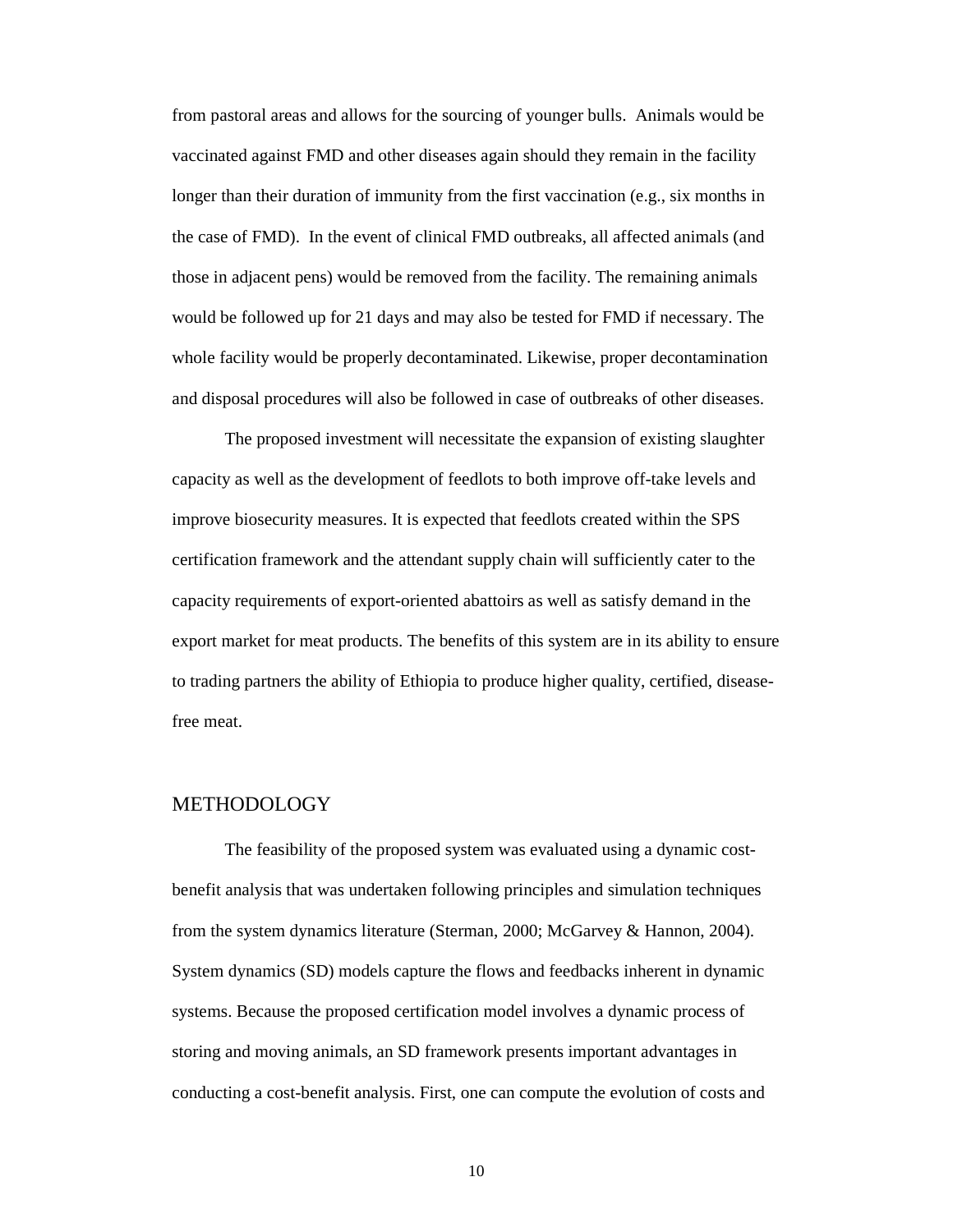benefits arising from each step of the process, allowing the practitioner to assess the evolution of profits and costs. This is important since the proposed system will have a number of high, upfront costs and the benefits will not be realized immediately. Second, an SD framework can capture feedbacks between phases and market phenomenon that could impact the system. For instance, a rejection of animals from Phase 1 could have ramifications on the movement (and price) of animals for export in future time periods. Moreover, the proposed system would have important implications on feed demand and tradeoffs between domestic and export meat markets that could be modelled. Increased demand for feed, for example, would raise prices, which will correspondingly impact the profitability of the system. Finally, the use of an SD framework allows the user to visually identify and analyze potential bottlenecks and conduct sensitivity and scenario analysis of key parameters to assess the optimal mix of interventions necessary to improve the system.

The model is programmed in STELLA 9.0.2 (http://www.iseesystems.com), which denotes these dynamic relationships graphically. Figure 1 illustrates the mechanics of the two-phase system process in STELLA. Each box in the figure represents the stock of animals at each point in time (one week). The wide arrows between stocks represent the flows of animals between one state to another, while the circles are parameters associated with disease incidence and other market relationships. The thin arrows that link parameters, flows, and stocks denote relationships between them. For example, the flow "Movement to Holding" is a function of the stock "Phase 1 pretesting" and the parameter "Probability of disease on arrival". In STELLA, the actual nature of the functional relationship is written as an equation that can be accessed by double-clicking on the graphical map of the model. <<FIGURE 1 HERE>>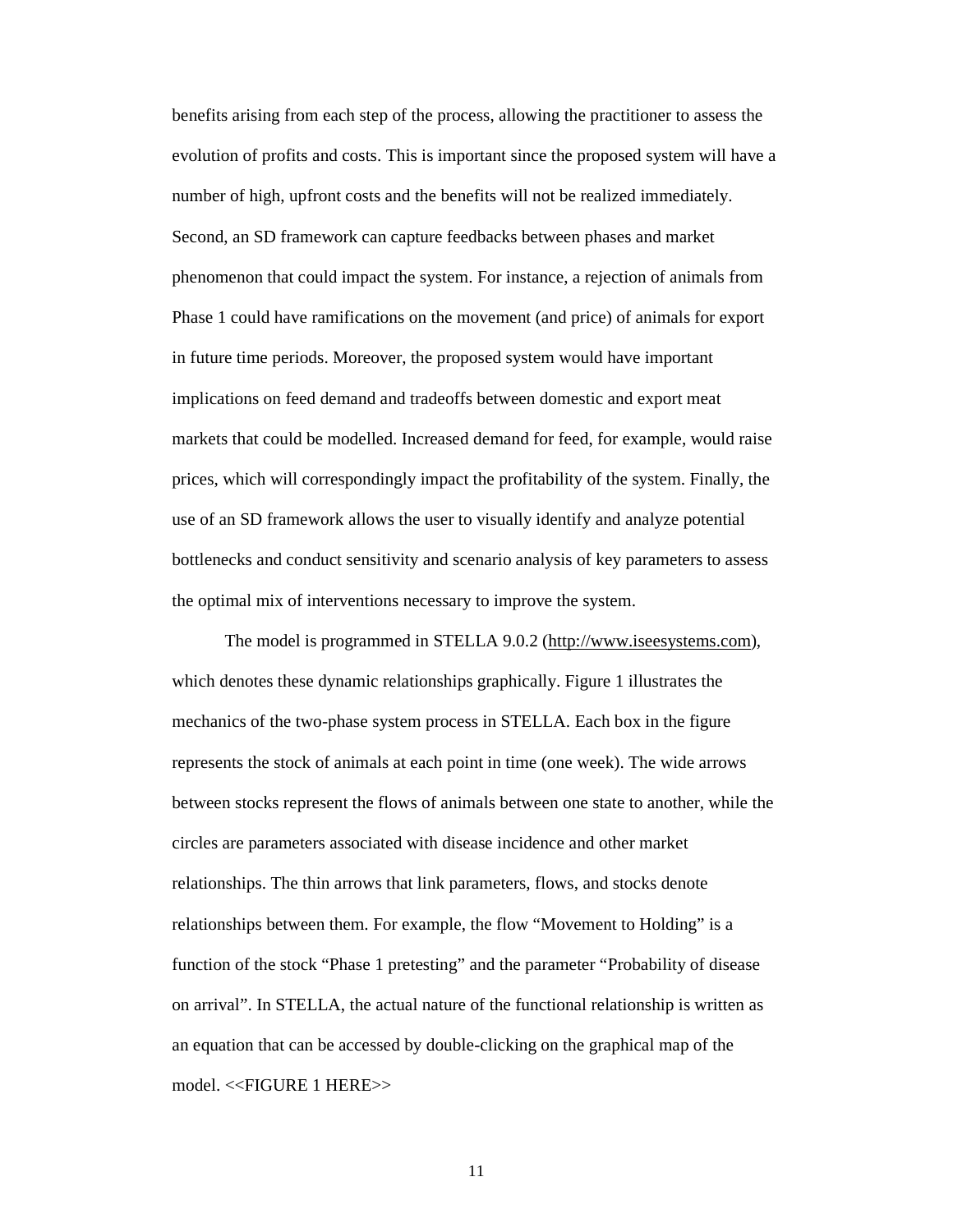The starting point of the model is a representative network of Phase 1 and Phase 2 facilities. Eight Phase 1 facilities are required, given that each Phase 1 facility supplies the Phase 2 facility once every four weeks. In Phase 1, purchased animals are transported, tested, and inspected during the first week ("Phase 1 pretesting"). The baseline assumes that animals enter the system at 250 kg. After the first week, a portion is rejected and sold on the domestic market ("Phase 1 initial rejection"), with the remainder moved to holding. Note that in both the Phase 1 and Phase 2 models, there are parameters related to disease incidence that determine the probability of animals being rejected from the system. Animals are held for a week ("Phase 1 holding") and then re-tested during the third week ("Movement to testing"). A cohort of animals moves to the Phase 2 facility if all animals test negative for disease; otherwise, the entire cohort is rejected. The odd and even distinction in the model is a modelling technique to preserve identification of the individual cohort that is being retested prior to movement to the Phase 2 facility.<sup>1</sup> Beginning with the fifth week of the model, two cohorts of animals move into Phase 2 every week. Given an assumed baseline daily rate of weight gain of 1 kg/day, this implies that animals stay in Phase 2 for a period of 22 weeks (150 days divided by 7, rounded up to the next integer week), after which they are moved to the abattoir for slaughter.<sup>2</sup> The "Phase 2 feedlot" stock in the model is actually a sub-model that represents the week-by-week movement of animals during each week they remain in the Phase 2 facility. In the case of clinical FMD outbreaks in particular pen(s), all animals in the pen(s) and

-

 $1$  More specifically, each stock and flow in Phase 1 is denoted as an array so that each cohort can be identified. However, because Phase 2 does not preserve cohorts and because flows to sub-models without arrays must also be array-free, each pair of Phase 1 facilities is separated into even and odd components to maintain consistency with the rest of the Phase 1 part of the model.

 $2^{2}$  Because movement between states is on a weekly basis, it is necessarily the case that animals exiting the system may be slightly over 400 kg. For example, in the baseline, an animal at exit will be 404 kg based on an entry weight of  $250 \text{ kg} + 154 \text{ kg}$  gained in the feedlot at 1 kg/day (note that an animal stays in the feedlot for the full week in which it reaches 400 kg).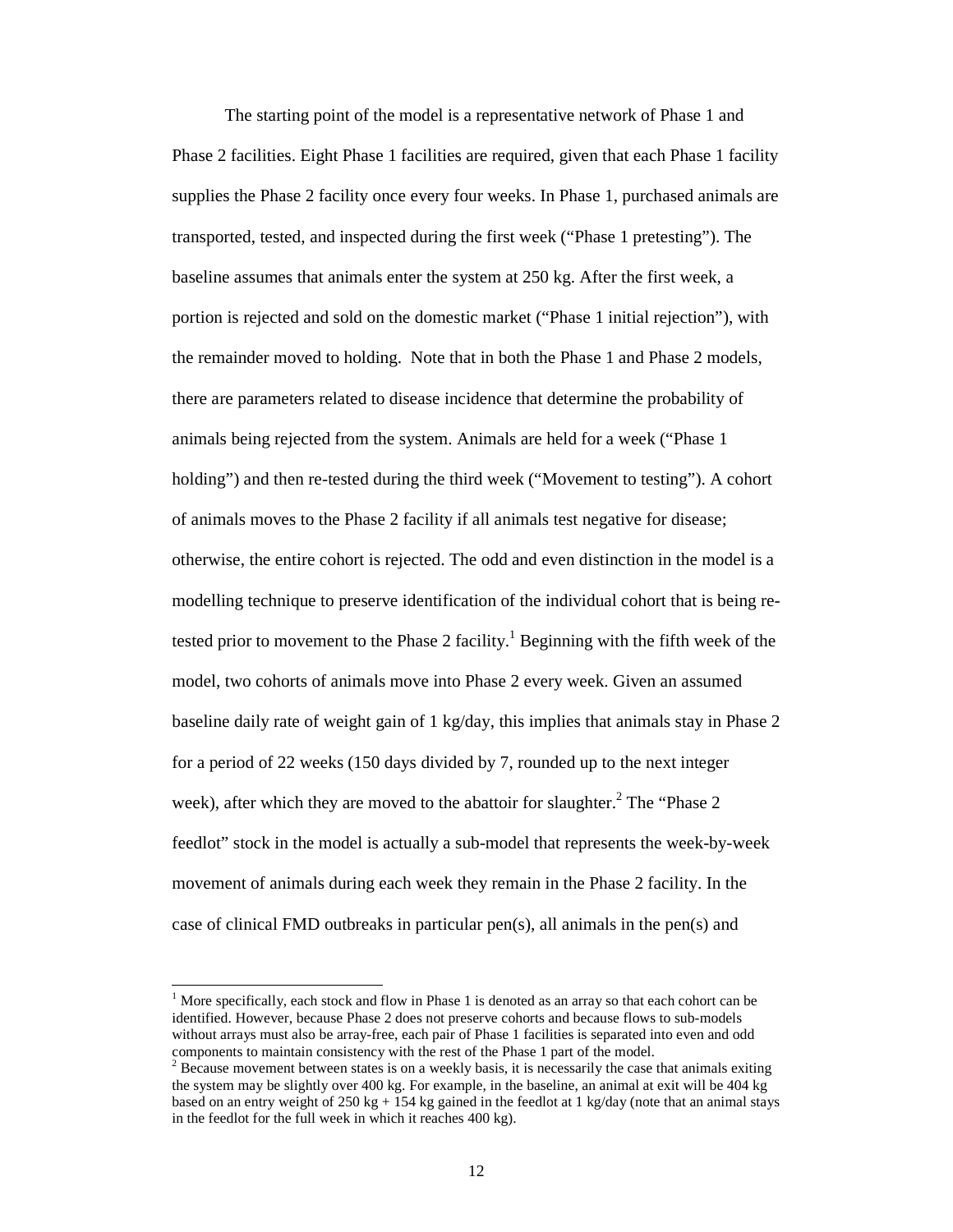probably in adjacent pen(s) will be removed from the facility. The animals in other pens will be followed up for 21 days and if required, these animals may also be tested for FMD. If there is clinical FMD in all of the pens of Phase 2, the entire feedlot is rejected, with animals diverted into the domestic market at a loss. Animals sold in the local market are valued at the per-kilogram price times their weight at exit. In the model, the salvage value distinguishes between each cohort that is rejected from the system and thus the system keeps track of the implicit value of all system animals.

Upon reaching 400 kg and assuming that the feedlot has not been rejected, two cohorts of animals move to slaughter (recall that two cohorts enter every period, with the model preserving a first-in, first-out system). Animals are converted to meat equivalent based on a conversion rate of 30.25% (based on expert consultation with the Texas AgriLife Research team) and moved to storage (one week) after which the meat is either exported or sold domestically. The model assumes that high-value cuts are sold overseas, with offal and trimmings (5% of the live weight) kept in the domestic market. The amount of beef generated by a representative network in the SD model in a given year is approximately 1,300 tons of boneless beef equivalent. It is envisaged that 10,000 tons of the government's goal of 30,000 tons of overall meat exports will be comprised of high-value beef exports from this system. This would suggest that 8 feedlot networks (with each network containing one phase-two feedlot and eight phase-one facilities) are required to meet the government's volume goals for beef exports.

# DATA

The economic feasibility of the system was assessed using primary and secondary data. An initial rapid assessment of the feedlots and abattoirs located in Awassa, Melge Wondo, in and around Adama, Debre Zeit/Bushoftu, Addis Ababa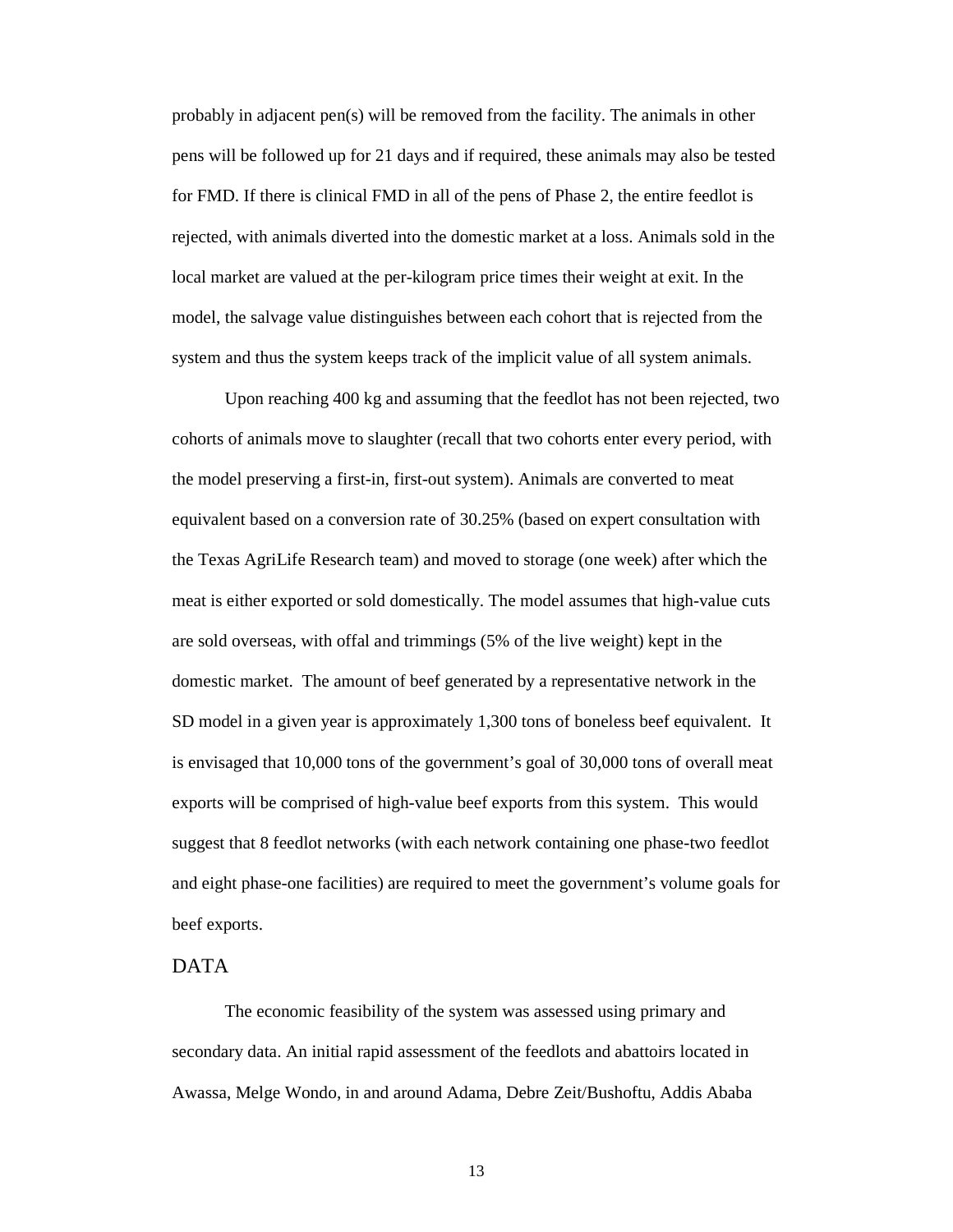and Sebeta, and site interviews with Shallo Quarantine Station, the National Veterinary Institute (NVI), and the National Animal Health Diagnostic and Investigation Centre (NAHDIC) provided a basic picture of the present marketing system. From this rapid assessment, initial surveys of feedlots and abattoirs were developed and carried out by the Texas AgriLife Research team from December 2006 to January 2007, with follow-up visits occurring from February to April 2007. These data were used to construct enterprise budgets to reveal the nature and profitability of the current system, the flows of animals for export, specific costs of production, and gross margins.

As the proposed system entails additional costs related to certification that are currently not incurred by the industry, additional data were collected from a series of expert informant interviews of veterinary officials, engineers, government officials and estimates from existing feedlots and abattoirs. These data included:

- 1. Initial and recurrent costs of training staff in "good manufacturing" practices to comply with SPS measures;
- 2. Capital investments on fences, land, paddocks, boreholes, and trucks devoted to the maintenance and viability of the certification system itself;
- 3. Laboratory, diagnostic and vaccine costs, some of which may be incurred by the public sector;
- 4. The costs incurred of rejecting animals out of the export system and into the domestic market;
- 5. Additional costs related to certification, including tagging, marking, and other types of traceability measures;
- 6. Relative profitability in foreign markets as a result of this system, based on a comparison of Ethiopian meat to competitors.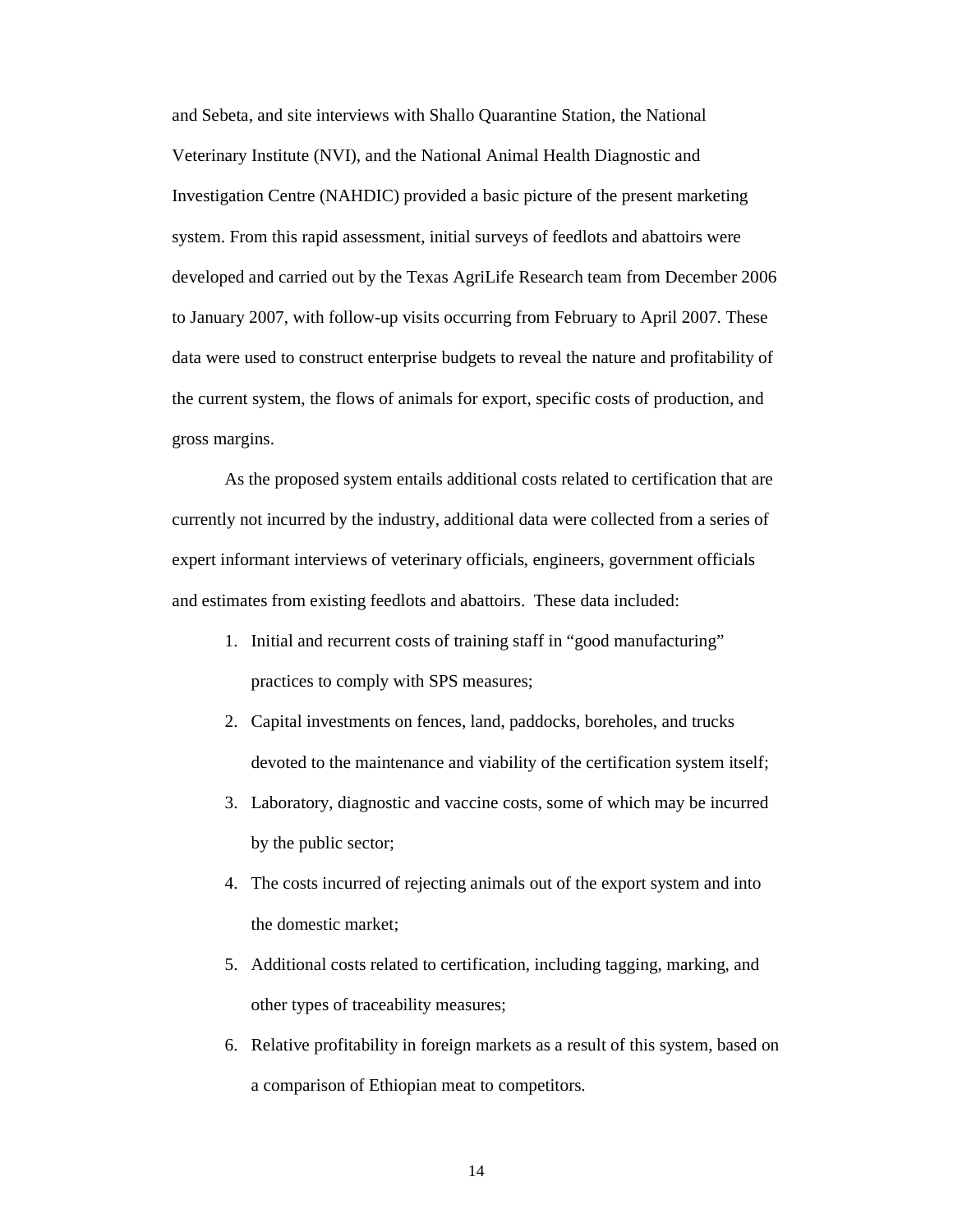#### RESULTS

In this section, we examine the economic feasibility of the proposed SPS system using the dynamic cost-benefit model described earlier. We first examine the feasibility of the system based on the data parameters provided in the last section and identify potential bottlenecks to its profitability. We also distinguish between costs related to SPS compliance and those inherent in improving quality. We then conduct a series of sensitivity analyses on various cost and disease incidence parameters to identify those parameters that might significantly impact competitiveness in export markets. The implications of the model and possible modalities required to promote cost savings will be discussed in later sections.

### Baseline results

The baseline scenario involved running the model with the parameters presented above over a 260-week (five-year) period to capture the range of costs and benefits associated with the system from each cohort produced. For the first 25 weeks of the model (3 weeks in Phase 1 and 22 weeks in Phase 2 in the baseline), the only revenues that are generated are derived from the salvage value of animals rejected due to disease in Phase 1. From the 26th week onwards (once animals reach 400 kg or more), two cohorts of fattened animals exit the system en route to slaughter. At this point, revenues are generated at Phase 2 from sales to the abattoir, assuming that the facility meets its costs plus a 10% margin. Likewise, once animals are slaughtered and sold for export, we assume that the abattoir receives a 10% margin on top of the value of costs incurred. While this ensures profitability in the system, these profits occur with a delay, as model results show that non-recurrent investments are paid for only after year 5.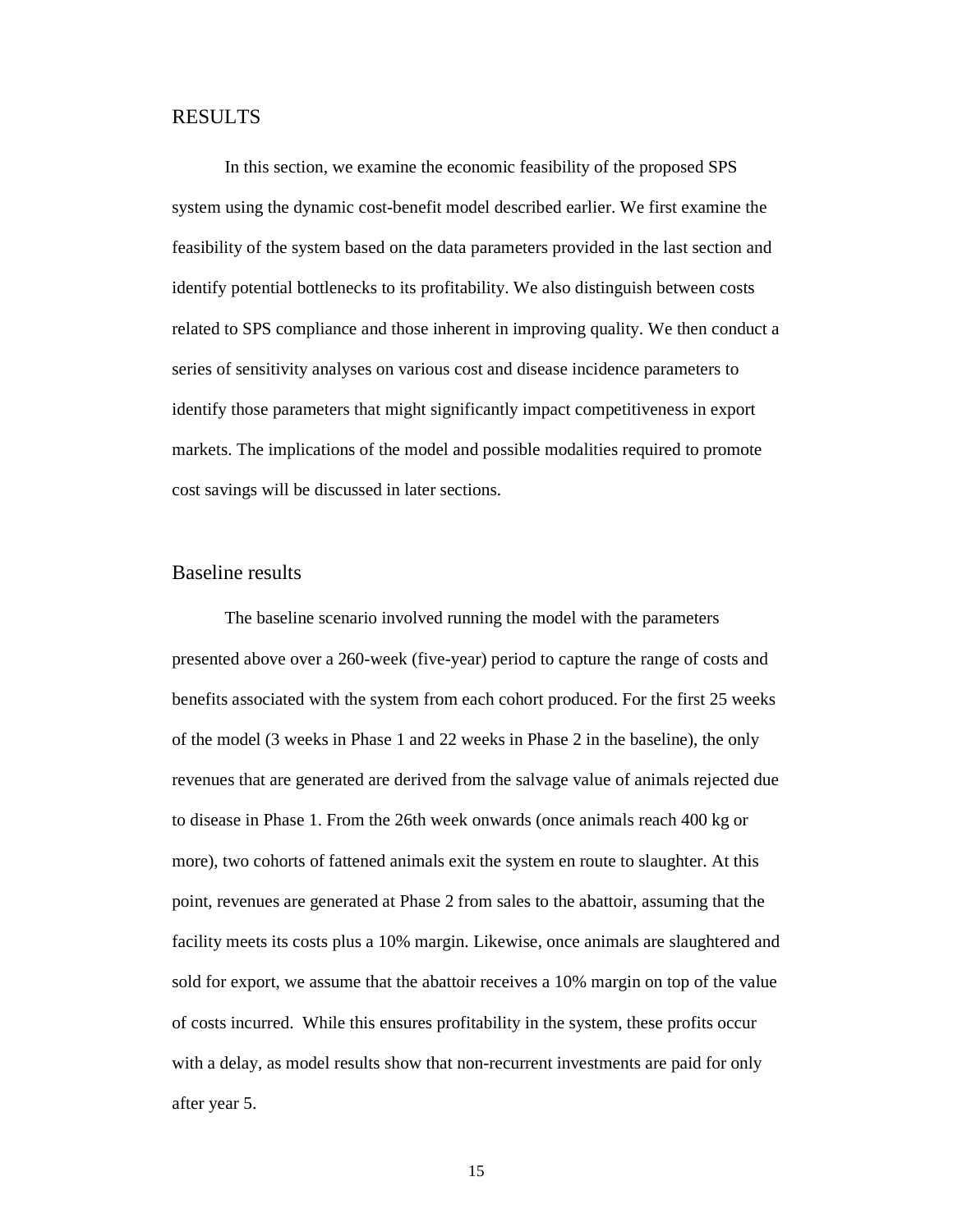Table 1 summarizes the breakeven costs of the two-phase system given prevailing feed rations used at present by two sample feedlots, one with high feeding costs and the other with lower feeding costs. The breakeven computations include the margins paid between Phase 2 and the slaughterhouse and the slaughterhouse and export. The FOB breakeven price ex-slaughterhouse from the system is ETB (Ethiopian Birr) 4,721/animal for animals from the low-cost feedlot and ETB 5,723/animal for animals from the high-cost feedlot (the model assumes an exchange rate of US\$1=ETB 9 that prevailed in late 2007/early 2008). The large difference in the two feedlots can be attributed to the much higher cost feed ration used by the high-cost feedlot that adds nearly 800 ETB per animal to the costs incurred in Phase 2 (Table 1). Converting these prices to US\$/ton and boneless meat equivalent yields an FOB product value of improved, SPS certified beef of US\$4,310/ton (low-cost feedlot) and US\$5,203/ton (high-cost feedlot). <<TABLE 1 HERE>>

How do these costs compare with prices prevailing in target markets in the Middle East? In Table 2, we compiled average import unit values (CIF) for the most recent year available (2006 for Qatar and Saudi Arabia; 2007 for Bahrain) for fresh boneless beef in selected markets in the Middle East where data were available. These figures are a weighted average of different cuts and qualities imported into each market and do not provide specific information on particular cuts (and whether such cuts are high- or low-value) that a particular supplier sells in a given market. Nonetheless, they serve as a proxy to compare the competitiveness of fresh boneless beef based on our conversion rate (30.25%). We further distinguish between the values from all sources, Brazil, India, and Pakistan – markets that Ethiopian meat would compete with in the short- and medium-term. Based on these figures, we note that the average FOB price engendered by the SPS system is much higher than the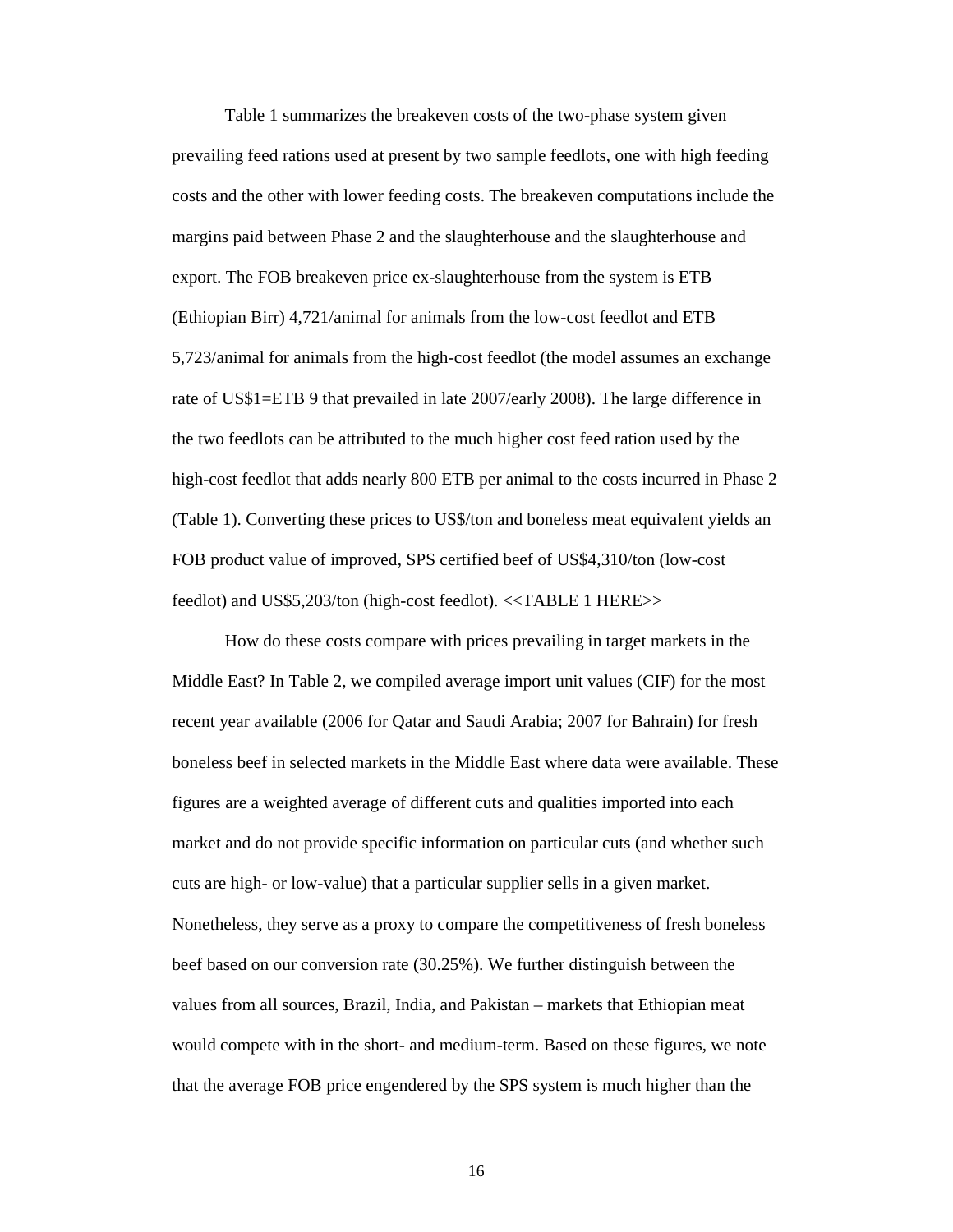average CIF prices in the Middle East for meat from Brazil, India, and Pakistan (for the high-cost feedlot). In the case of the lower-cost feedlot, adjusting the FOB price for transportation costs utilizing improved road-sea links analyzed in earlier Texas AgriLife Research studies (US\$370/ton) lands Ethiopian meat at a value lower than the average import unit value in Bahrain and Qatar, but still at a premium over Brazilian and Indian meat. While one could argue that the quality of the product produced in the certified system is superior to products from India and Pakistan, and possibly on par with that from Brazil, the ability of Ethiopia to obtain higher prices would rely on its ability to market and differentiate its product accordingly, which will add further costs that are not computed here. Indeed, it is likely that Ethiopian beef would need to be sold at a discount (relative to the quality of the meat) to gain market share in initial attempts at market penetration. <<TABLE 2 HERE>>

Despite the higher costs of Ethiopian meat in these Middle Eastern markets, we demonstrate in Table 3 that these costs are generally not attributable to the SPS system itself. Indeed, we find that the total costs to comply with higher SPS standards are only 4.3% (for the lower-cost feedlot) and 3.6% (for the high-cost feedlot) of the final, FOB breakeven price. We find that the vast majority of SPS costs of compliance occur in Phase 1 and represent about 32% of the total added costs in Phase 1. Nonetheless, the main input responsible for higher costs in the two-phase system is the cost of feed: ETB 1,547/animal (lower-cost feedlot) and ETB 2,379/animal (higher-cost feedlot). These costs strongly suggest modalities to lower feed costs as a way to improve competitiveness in foreign markets. <<TABLE 3 HERE>>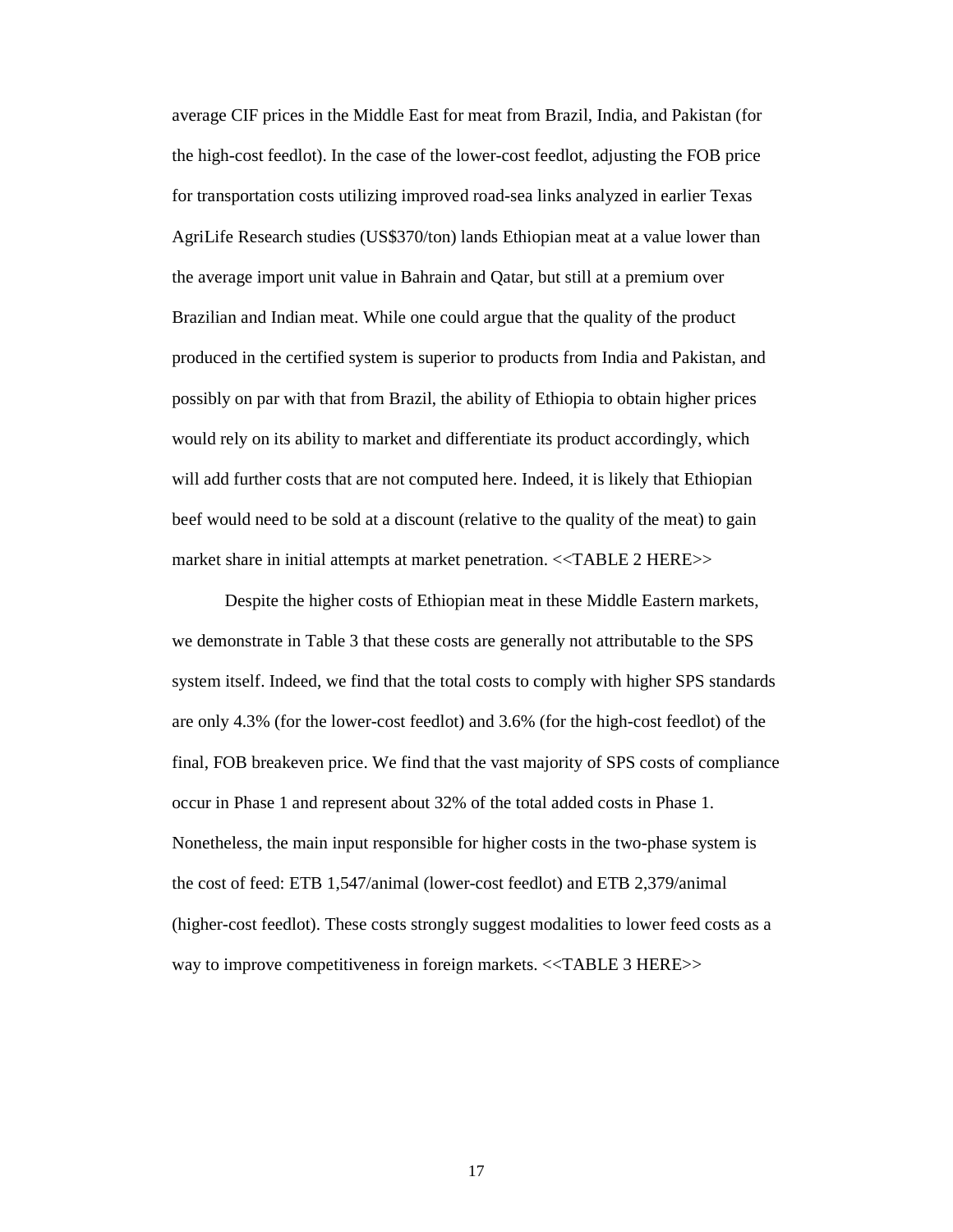#### SPS system competitiveness using best-cost rations

In order to explore the feasibility of the two-phase SPS system under different feeding regimes, we applied two different types of best-cost rations derived by the Texas AgriLife Research team. One of these is predominately a maize-wheat middlings mix, while the other is mainly wheat middlings; each also contains smaller amounts of molasses and oilseed cakes. The breakeven analysis based on these rations and different entry weights is summarized in Table 4 and contrasts markedly with baseline results reported in Table 1.

In all cases, the wheat middlings ration (the identified 'best-cost' ration) yields markedly lower-cost animals (and meat) relative to the baseline. For the wheat middlings ration, the FOB breakeven cost per animal ranges from ETB 3,927/animal based on a 200 kg entry weight to ETB 4,244/animal for a 300 kg entry weight (Table 4). Comparing like entry weights with the baseline (250 kg) reveals a difference of ETB 635/animal between the best-cost ration and the baseline lower-cost feedlot ration. Converting to boneless meat equivalent and US\$/ton yields an FOB export value of improved, SPS certified Ethiopian meat that ranges from US\$3,562 to 3,818 per ton (Table 4). The maize-wheat middlings ration adds about ETB 200 to 400 more per animal (depending on entry weight) relative to the predominantly wheat middlings ration, but is still less costly than the lower-cost feedlot ration (cf. Table 1).

#### <<TABLE 4 HERE>>

Table 5 reveals the breakdown of SPS costs of compliance under the use of best-cost rations. The percentage of SPS costs as a share of the breakeven value is slightly larger in this case because the breakeven value is lower than in the baseline. Nonetheless, these costs only represent 4.6–5.2% of the breakeven price, depending on the ration and entry weight. Table 5 further highlights the marked difference in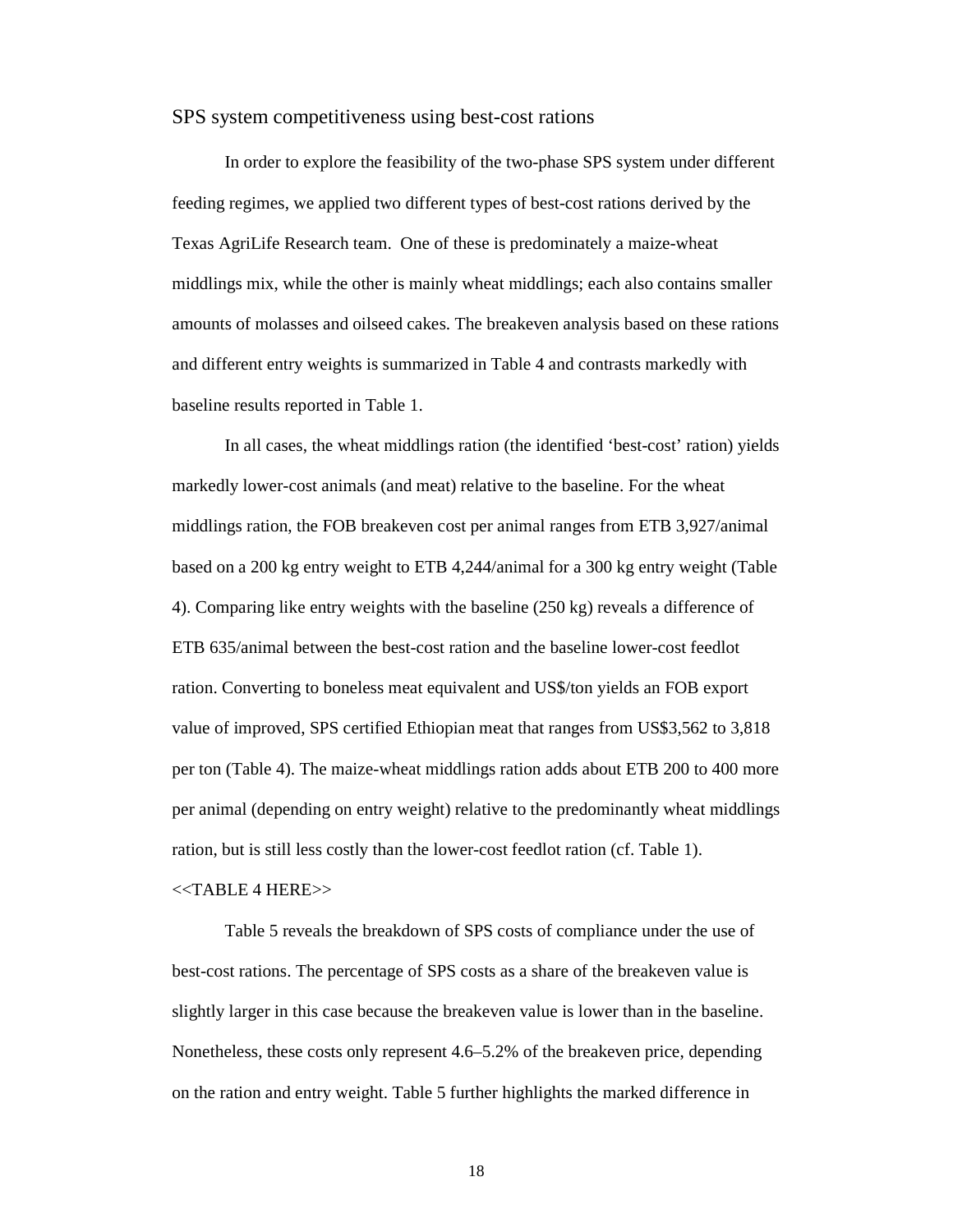feed costs attributable to the best-cost ration relative to the baseline. <<TABLE 5 HERE>>

Even with the noticeable reduction in breakeven costs from the use of bestcost rations, in the best-case scenario (200 kg entry weight with the predominantly wheat-middlings ration), the FOB price of SPS certified Ethiopian meat remains somewhat above that of Brazilian and Indian meat in target Middle Eastern markets. This suggests that an examination of other parameters is required to assess where further scope for cost-savings could be realized. We address these issues in the sensitivity analysis.

### Sensitivity analysis

The sensitivity analyses highlighted changes in a variety of parameters using the bestcost rations analyzed in the previous section. We focused on the following set of alternative simulations:

- A reduction in feed prices (by 10% and 20%) to simulate an easing of feed prices relative to current levels.
- A widening of the range of animal rejections in Phase 1 to simulate suboptimal purchasing and inspection practices for purchased animals, in terms of detecting diseased animals prior to entry into Phase 1.
- The introduction of government subsidies for SPS-related costs. The baseline assumes that all SPS costs are incurred by the private sector – this simulation considers 50:50 cost sharing by the government and private sector.
- Reduction in the margin between Phase 2 and the slaughterhouse and slaughterhouse to export from 10% to 5% and 0%. The latter case could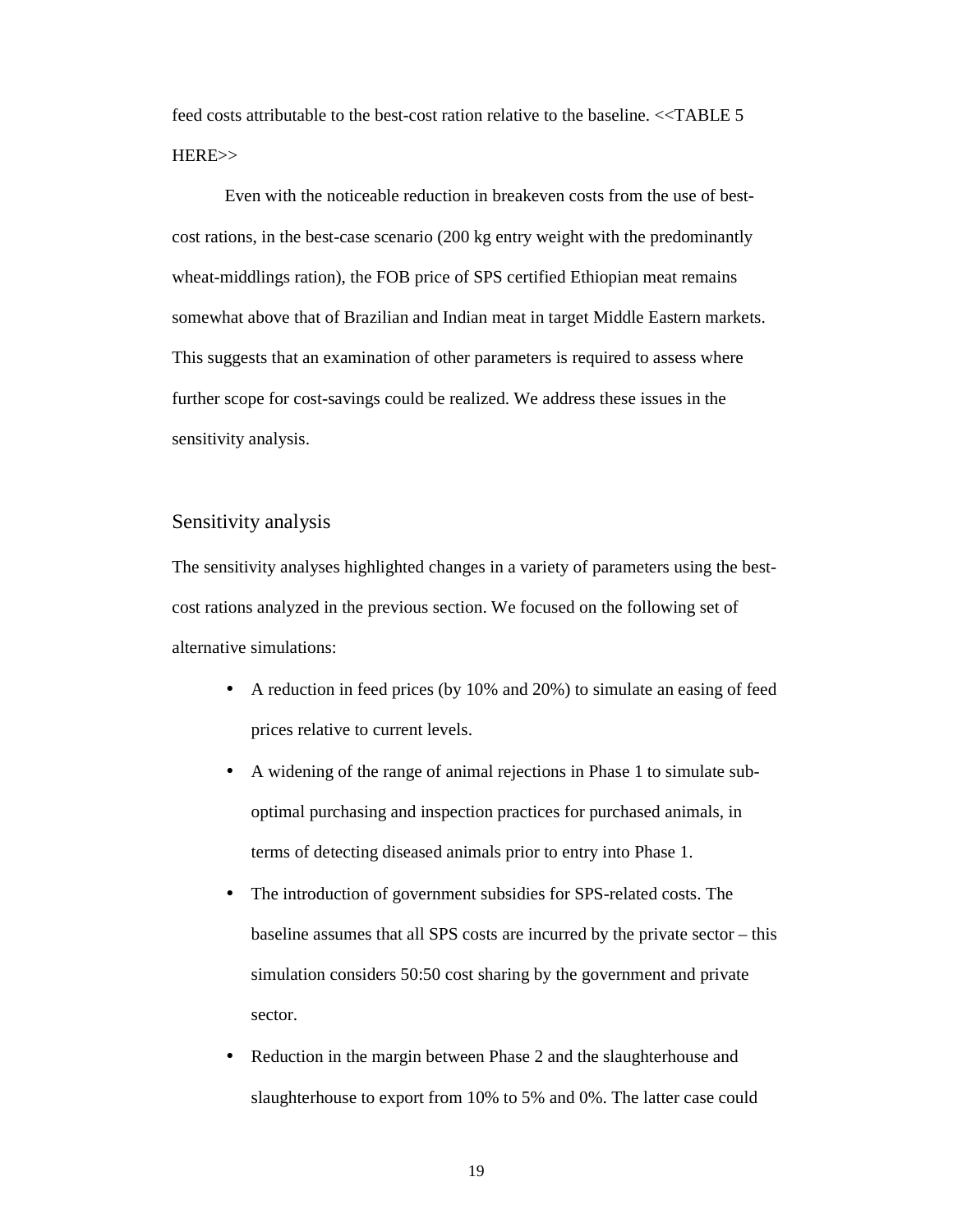represent a fully integrated system owned by one firm, for instance, or the subsidization of certain costs.

- Alternate purchase prices for live animals, including simulating lower purchase prices (ETB 5.75/kg and ETB 7.5/kg) and higher prices (ETB 10/kg). Lower purchase prices could be interpreted as reducing the transactions costs at purchase between producer and buyer or improved productivity, for example.
- Alternative conversion rates for boneless meat to simulate lower and higher processing efficiency, respectively.
- Reduced transportation costs between different phases (50% lower costs).
- Reduced wage labor costs in each phase (50% lower costs).

Table 6 summarizes the results of this battery of sensitivity analyses, focusing on the FOB breakeven price in meat equivalent and US\$ per ton. A reduction in feed costs results in some cost savings, particularly when feed prices fall by 20%. Under the wheat middlings ration, a 20% fall in feed prices reduces the breakeven FOB price by over US\$250 per ton for animals entering at 200 kg (Table 6). This highlights the critical importance of feed in the feasibility of the system and finding ways to improve feed availability and productivity. The change in the probability of rejection range had no noticeable impact on the breakeven price, while subsidizing SPS costs saves approximately US\$100–125 per ton. On the other hand, reducing margins has a marked impact on the system's viability, with zero margins resulting in a best-case breakeven FOB value of US\$2,924 per ton. Of course, the realism of this simulation would necessitate other ways that returns on investments could be realized. One interpretation might be that it reflects government underpinning some of these costs through subsidies, for example.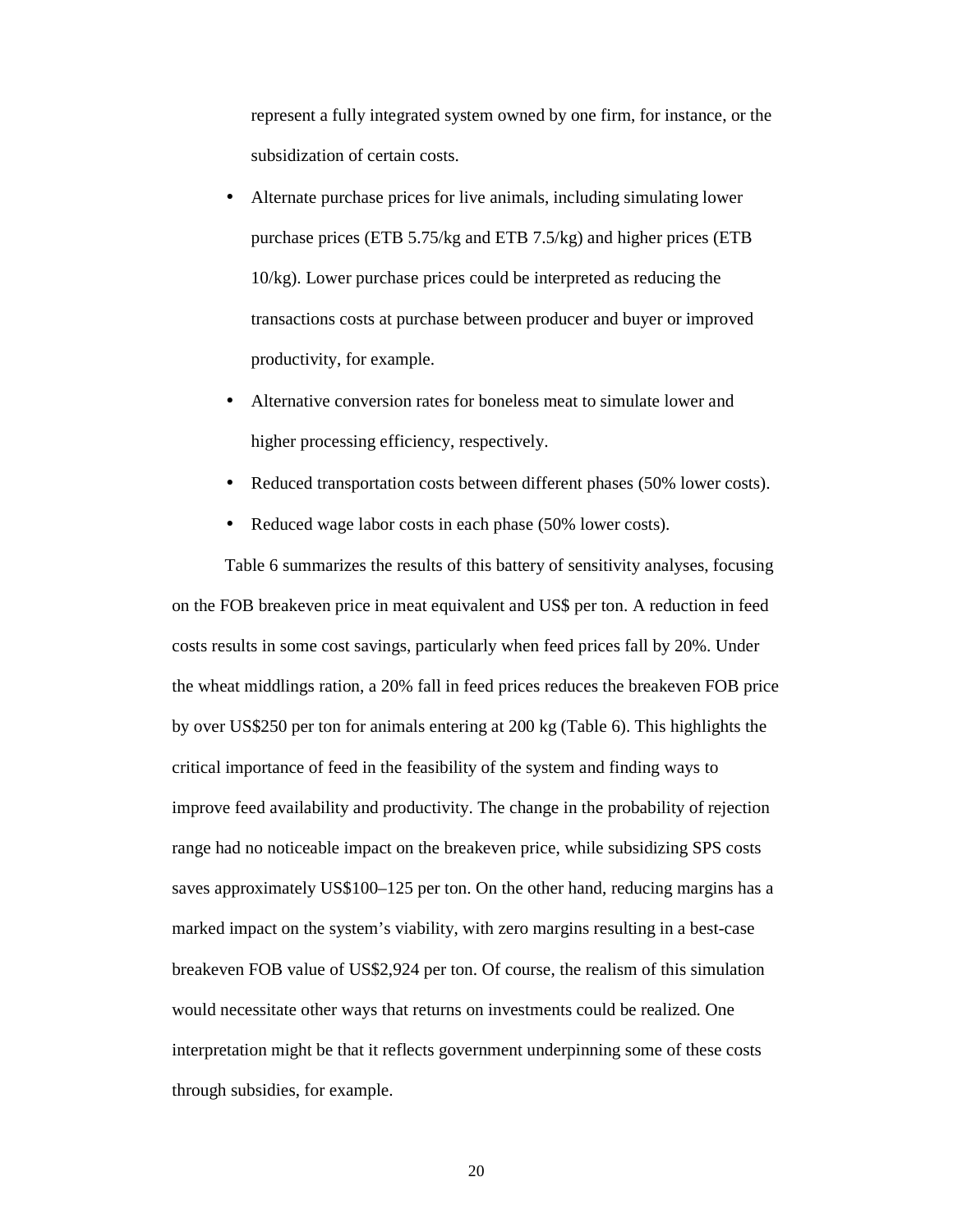Lower purchase prices for live animals (from better productivity or supply chain efficiency) also have an important impact on the viability of the system. If we assume the purchase price of ETB 5.75/kg that prevailed in late 2006, we also obtain breakeven FOB meat values that are less than US\$3,000/ton (Table 6). Interestingly, we also see under this scenario that the returns to heavier animals are higher than those when purchase prices are higher. This is because under lower purchase prices for live animals, the cost of feed outweighs the effect of the purchase price for the animal, making it more cost-effective to use heavier animals. This suggests that the price per kilogram of entry animals needs to be considered as a critical decisionmaking component by producers in understanding when it is profitable to engage in exporting beef. The impact of alternative conversion rates in processing, lower transport costs, and lower labor costs is relatively small (Table 6). <<TABLE 6 HERE>>

Finally, as a thought exercise, we computed the price per ton of meat produced by only Phase 1 of the system (i.e. without the feedlot). The idea here was to examine the breakeven costs of only engaging in the simple quarantine and inspection activities of Phase 1 (i.e., without the feedlot), based on the entry of a 300-kg animal. The results in Table 7 are striking and reveal that a partial SPS system would be *less* competitive. In particular, because animals are not improved as far as weight gain, the Phase 1 system alone adds costs without adding quality. Rather, it may well make more sense to combine SPS certification with meat quality improvements (as envisioned by the proposed system) and charge a higher price rather than sell lowerquality, but SPS certified meat at above-market prices. <<TABLE 7 HERE>>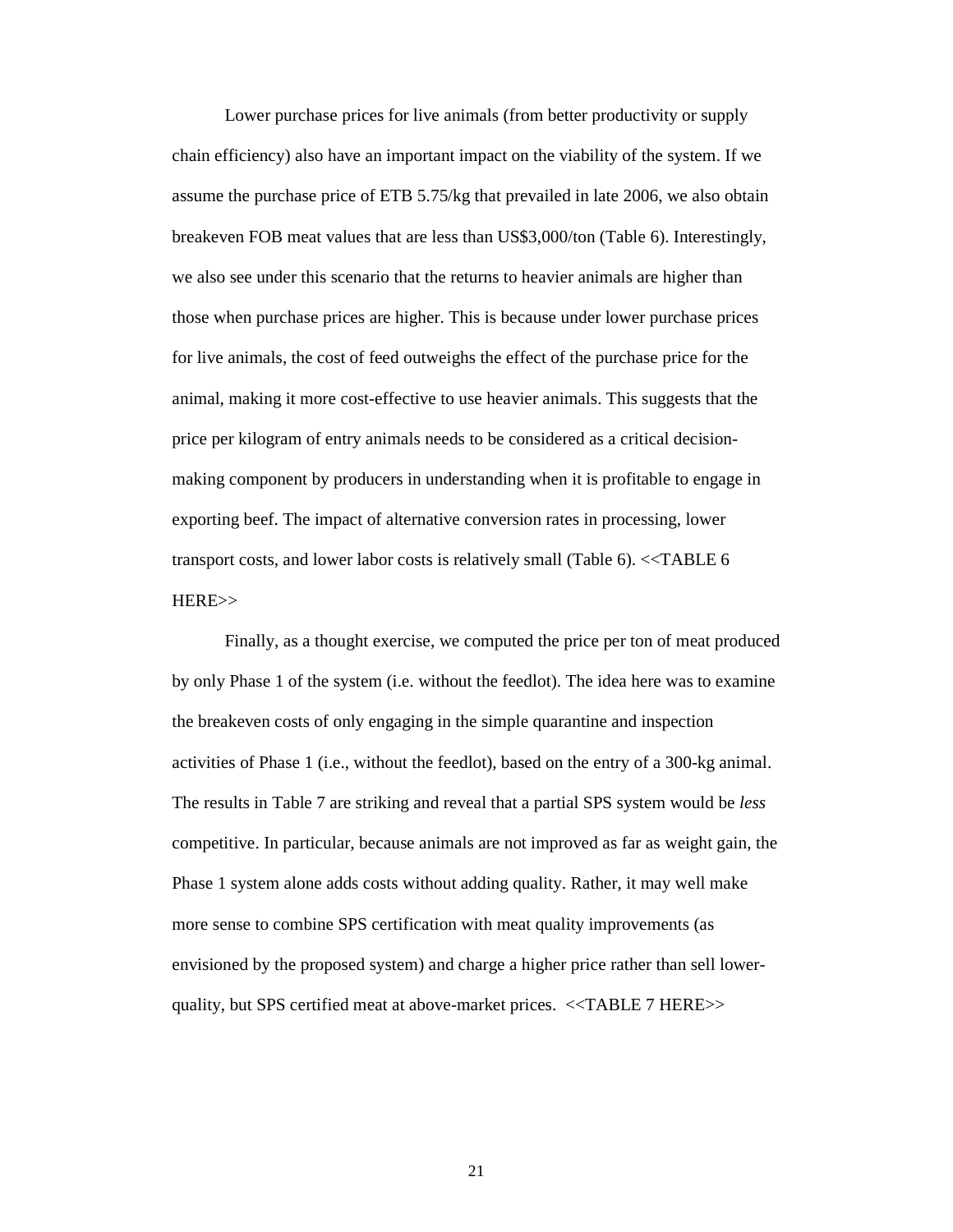#### DISCUSSION

Based on the baseline results, the proposed model suggests that the binding constraint to the feasibility of the proposed SPS certification system is feed ingredient prices. In particular, the rapid price inflation over 2007 in Ethiopia resulted in a neardoubling of feed prices that puts the prices of Ethiopian beef above those of competitors in targeted Middle Eastern markets. With improved, best-cost feed rations, Ethiopian beef would cost around US\$3,600–3,800 per ton FOB Ethiopia, higher than the prices of meat from Brazil, India, or Pakistan in Middle Eastern markets, though still much lower than the average price from all sources.

Given the pessimism of the baseline results in target markets and in the absence of technical interventions to improve this system, we consider first if there are alternatives to the SPS system, in terms of finding other markets that might have lower SPS standards than those in the Persian Gulf. Scoones and Wollmer (2008), for example, highlight the potential of regional markets within Africa. To do this, we assessed a number of markets in Africa and the Middle East on a variety of dimensions, including per capita consumption of beef products, beef consumption growth, dependency on imported beef, market size, GDP per capita and GDP growth, to determine which markets might be poised for entry by Ethiopian products. For those high-potential markets (based on an index of these factors), we collected import unit value data as available. We then compared those import prices (see table 8) to 2005–06 Ethiopian export prices (US\$2,244/ton FOB for half-carcasses or quarters) based on Ethiopian company-level sales to Africa (proxied by sales to Congo-Brazzaville). This comparison highlights that Ethiopia is potentially competitive in beef markets with lower standards, including Algeria, Cote d'Ivoire, Gabon, and Lebanon. Ethiopia has exported to markets such as Egypt recently; in 2005–06, it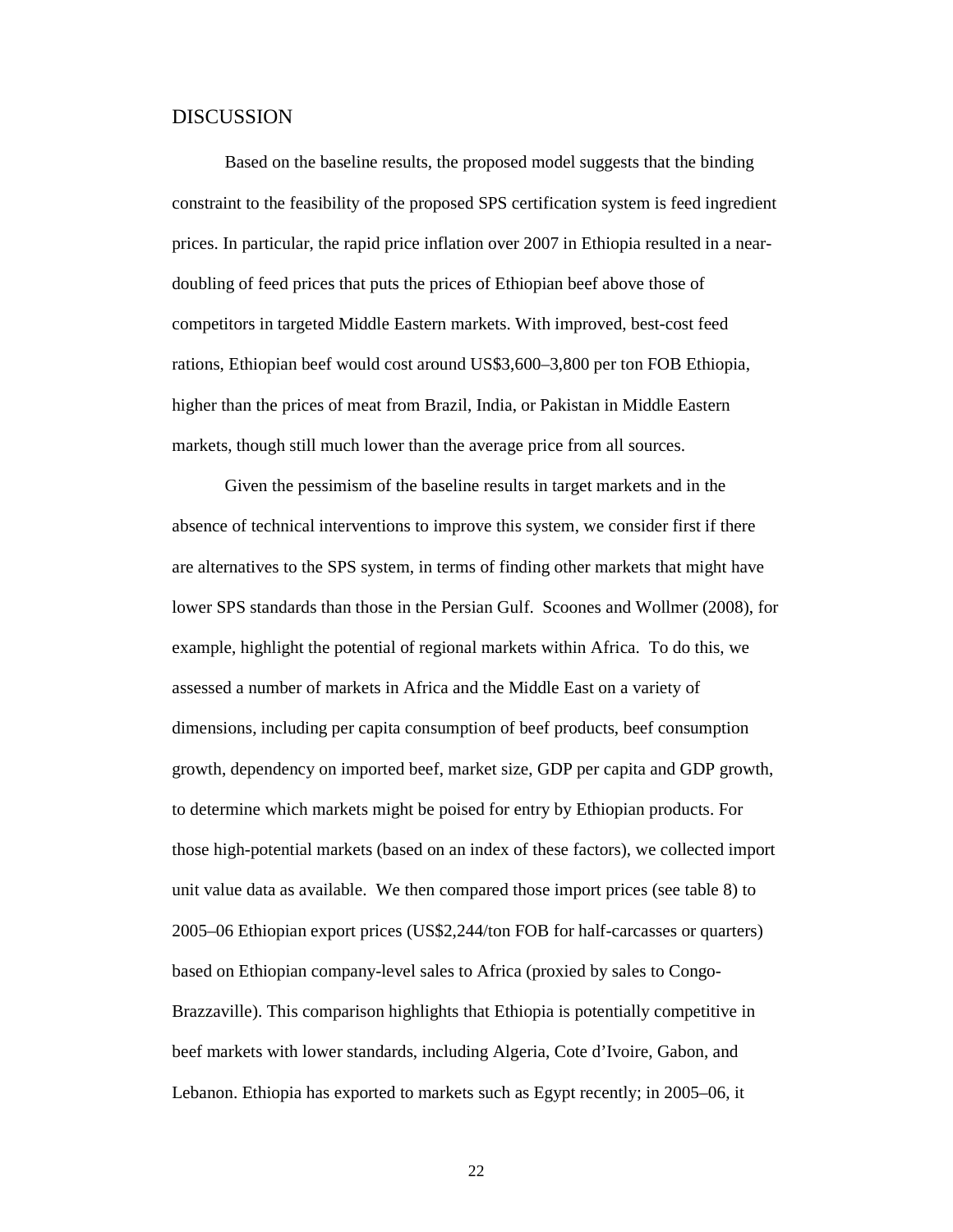exported over 934 tons of beef at an average FOB export price of US\$1,724/ton, somewhat above the average CIF price for fresh boneless beef in Table 8. <<TABLE 8 HERE>>

However, while the prices revealed in Table 8 are encouraging for noncertified Ethiopian beef in certain African markets, two complications make such a scenario unlikely. First, if one looks at the lucrative markets for beef (i.e. fresh beef) in markets such as Algeria, Cote d'Ivoire, and Gabon where prices are high, the actual volumes traded are tiny: less than 1% of total imported volumes as shown in Figure 2. The overwhelming volume of imports are in frozen beef, where prices are not only lower, but are dominated by Brazil and India, exporters with standards equal to or exceeding those of Ethiopia and whose landed prices are even lower than Ethiopia's (Figure 3). If one considers Angola and the Democratic Republic of Congo, lowervalue markets that have seen combined imports of beef rise from 42,000 tons in 2004 to over 69,000 tons in 2006, one sees a similar pattern of overwhelmingly high (over 99%) imports of frozen beef from low-value competitors, particularly India. Indeed, these low prices from Brazil and India serve as a precautionary tale for those advocating commodity-based trade as a panacea for future African meat exports (cf. Scoones & Wolmer, 2008). In price-sensitive markets such as Africa, it is unlikely that consumer willingness to pay for higher-quality products will be sizable in either the short- to medium-term <<FIGURE 2 HERE, FOLLOWED BY FIGURE 3>>

The case of Algeria shows an additional area in which Ethiopia is further disadvantaged. Algeria receives a large proportion of imported beef from the European Union, which is traditionally a high-cost producer. However, because the highly protected European market allows for high prices to prevail in domestic markets, European meat producers are able to sell high-value cuts domestically and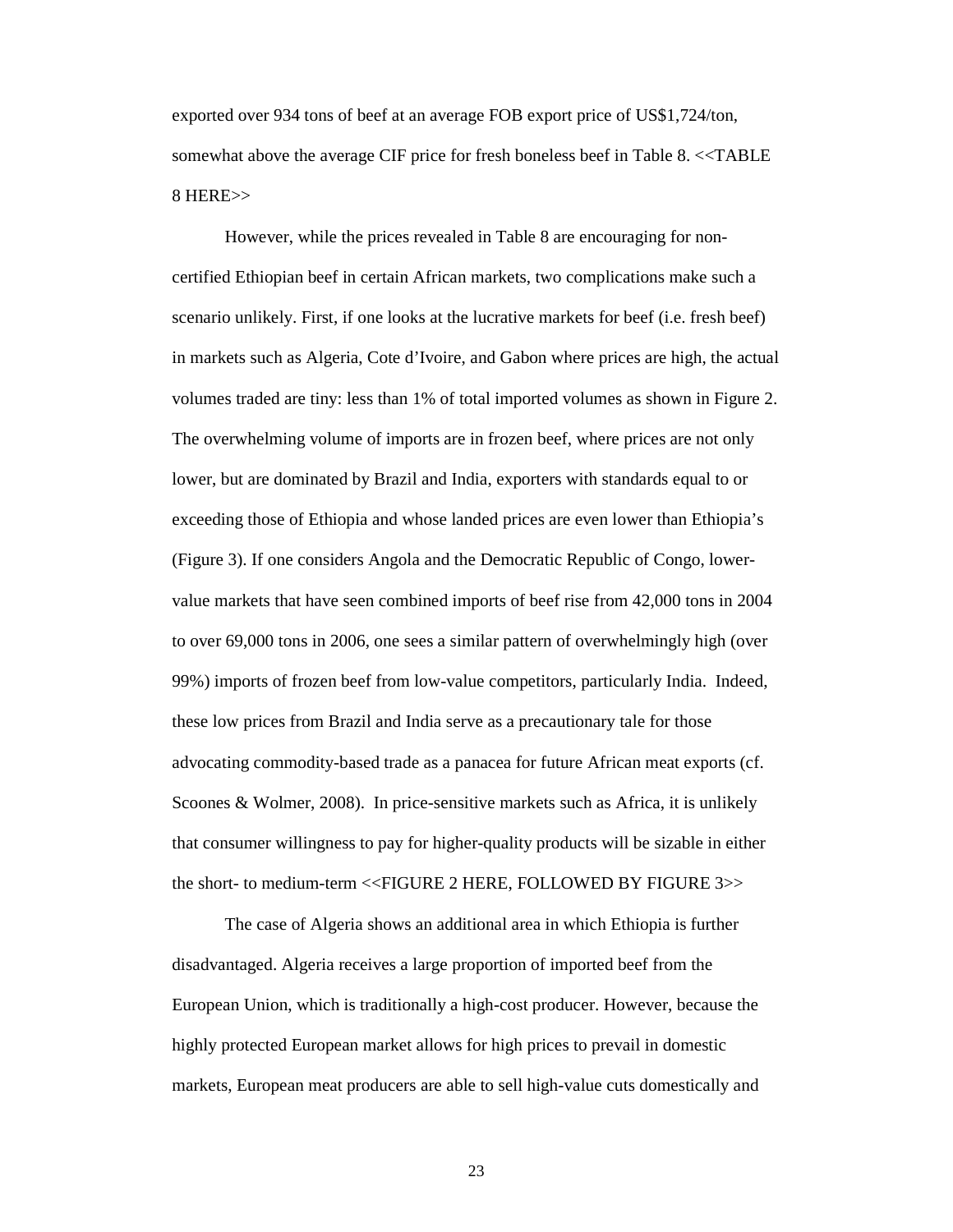effectively dump lower value cuts to third markets, including Algeria. By contrast, Ethiopia does not have such flexibility as it must export high-value cuts to remain profitable. This highlights the need for Ethiopia to raise standards in such a way that allows it to market different cuts based on their demand and economic profitability in different markets and further suggests the need to develop certification programs that facilitate this process.

We also considered whether Ethiopia could potentially compete in even higher-value product lines with the SPS system. On the one hand, one area in which Ethiopia has a marked advantage over Brazil is in its proximity to the Middle East. Consequently, Ethiopia would conceivably have the ability to supply fresh beef instead of frozen beef (as is the case from Brazil). Two issues govern the feasibility of such a prospect. First, it is not clear whether consumers of Brazilian frozen beef would pay higher premiums for Ethiopian-sourced fresh beef, particularly since most beef in the Middle East is labelled by country-of-origin and consumer perceptions may not be initially positive. Second, if we look at the current market for fresh, boneless beef itself in the Middle East, UN Comtrade data reveal that the overall import market for such products is relatively small in the region (18,205 tons); by comparison, frozen beef imports are about 80% of total beef imports in Saudi Arabia. Moreover, the high-value grain-fed market (meat originating from Australia and USA) is only about 11% of this total (just over 2,000 tons). While Ethiopia could potentially compete on price under the SPS system with Australia and USA in certain market channels (assuming its product is of similar quality), the size of the market for such a product falls well short of the government's 30,000 ton target.

A final potential avenue for Ethiopian beef exports could be high-value markets such as the European Union that are increasingly deficit in high-quality beef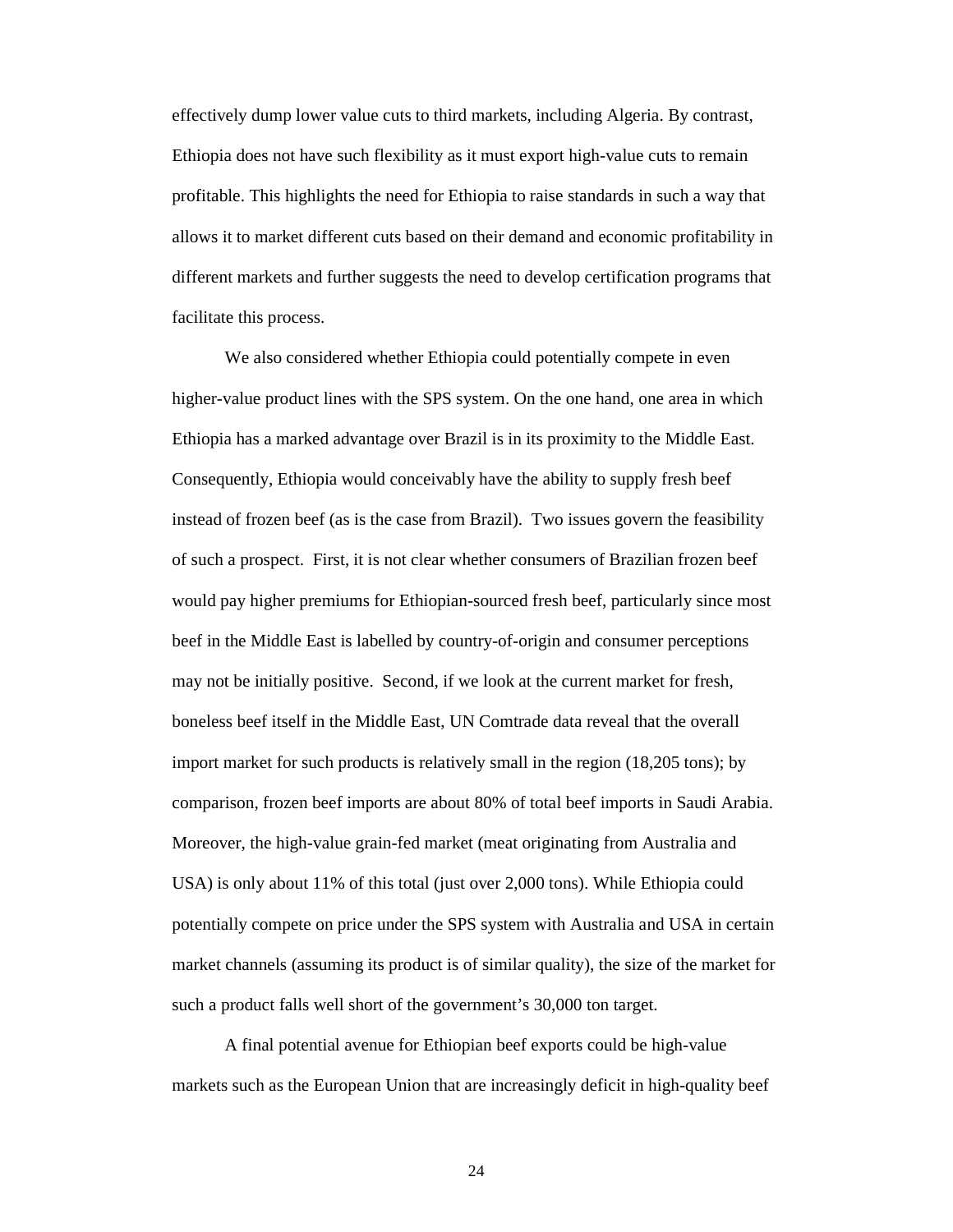(Agritrade, 2008). Indeed, one significant advantage held by Ethiopia is that it maintains duty-free, quota-free access to the European Union by virtue of the Everything but Arms (EBA) initiative that allows such market access to leastdeveloped countries. By contrast, countries such as Brazil do not have similar preferential access and are forced to pay high (50-100%) over-quota duties on beef exports (Rich and Perry, 2009). This could provide Ethiopia with a significant cost advantage relative to Latin American competitors. On the other hand, this would necessitate a wider acceptance of commodity-based approaches in international standard setting bodies such as the OIE. While such initiatives are under discussion, there has not been as yet any clear consensus on what constitutes a commodity-based approach, though the aforementioned system in Ethiopia has been cited as one potential model (Thomson *et al*. 2009).

# **CONCLUSIONS**

The simulation and sensitivity analyses highlighted the importance of lower feeding costs (or lower animal costs) in improving the competitiveness of the proposed two-phase SPS system. Whether Ethiopian beef could compete on price or quality against existing competitors is an open question and one that will likely necessitate significant investments and efforts in marketing and product differentiation. Sullivan (2007) highlights the potential of retail and food service providers (particularly hotels and restaurants) in Middle Eastern markets. The latter is a strategy that Namibia has followed in the European Union and avoids many of the hurdles in the retail sector of developing a brand reputation based on one's country of origin. The rise of organized retail in the Middle East will further provide opportunities for meat products, including those from Ethiopia, but will require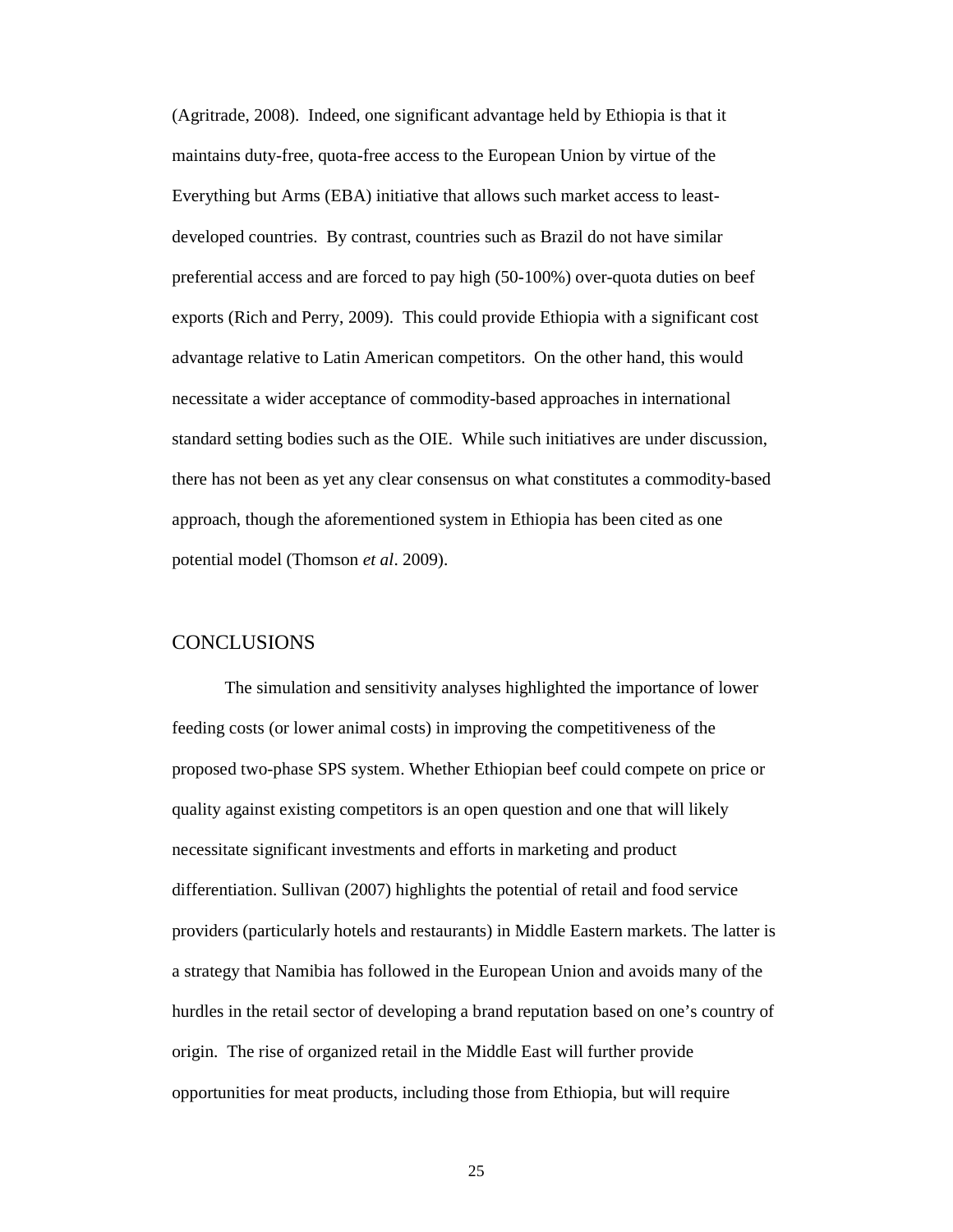cultivating access to these supply chains on the basis of providing consistent volumes and quality. Given the nature of competition in international beef markets, Ethiopia will likely be forced to compete on quality, exporting a diversity of cuts on the basis of demand and competitiveness in different regions, and in differentiating its product relative to competitors over and beyond higher disease-free and food safety standards. Consequently, programs like the proposed two-phase system will be required in order to meet those demands.

While the study mainly focused on the economic feasibility of the proposed SPS system, an important consideration is determining the beneficiaries from such a program, particularly smallholder farmers. The sensitivity analysis highlighted a few potential entry points for smallholders. First, the development of a more integrated supply chain for livestock and meat products would have strong pro-poor benefits in terms of reducing intermediaries and raising farm-gate prices for producers, potentially providing greater incentives for disease control efforts at the farm level. Second, the model strongly highlighted the need for better integration between feed markets and livestock markets. A crucial success factor for the viability of the SPS system is improved feed through animal nutrition and enhanced feed resources. While better rations are an important component of improved livestock products, the longterm sustainability of such a system will be the development of a market-oriented feed sector, which will depend on integrating smallholder producers with markets and disseminating improved technologies to enhance productivity. A significant expansion of the feed industry could thus open up important income-generating opportunities for smallholders in the feed supply chain. A final poverty impact of this system includes the various downstream beneficiaries from the expansion of livestock exports, in terms of employment opportunities in certification facilities, feedlots,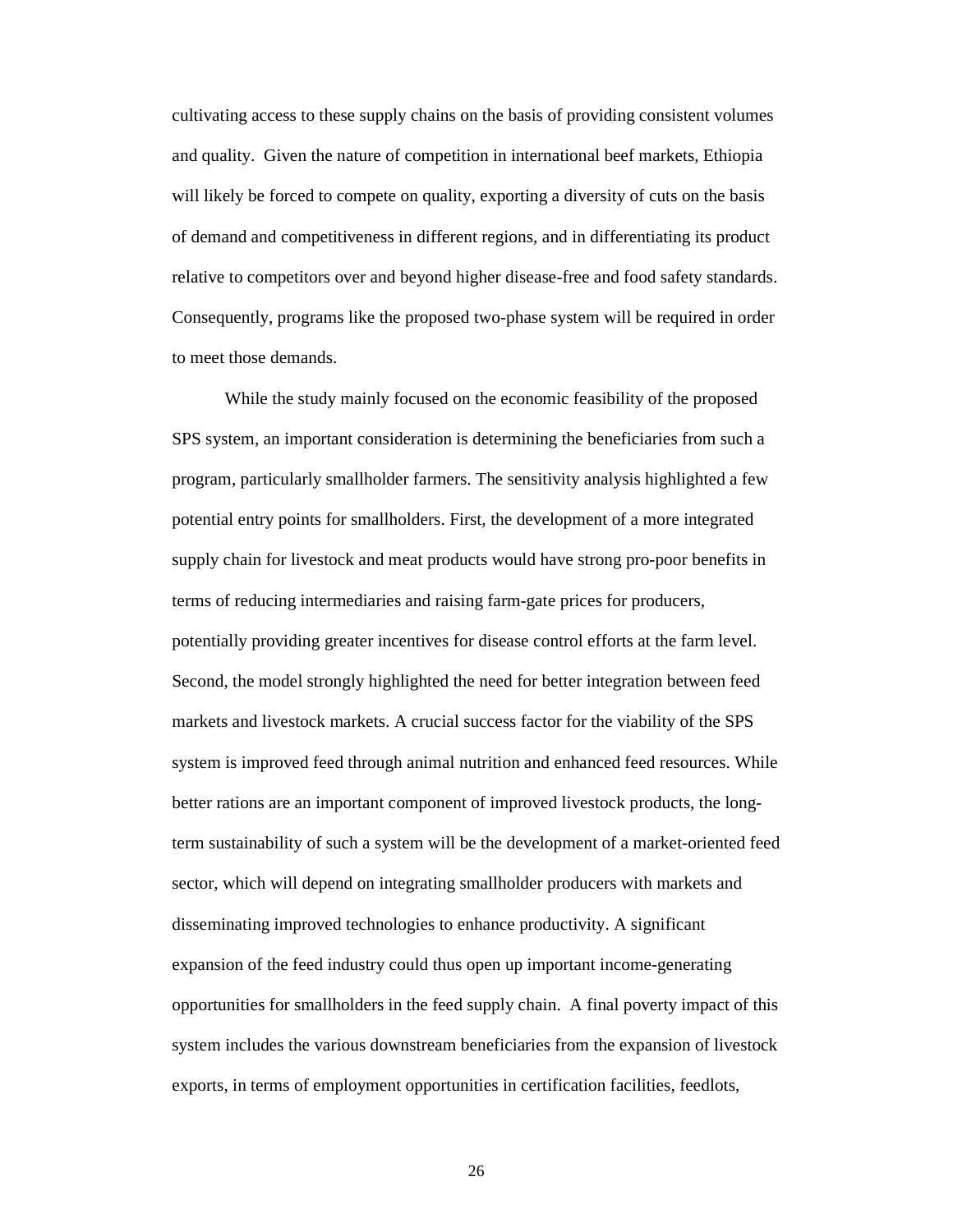abattoirs, and other supply chain support functions. Indeed, achieving the government's aim of 30,000 tons of meat exports would require increasing current export levels by 20,000 tons and imply a considerable expansion of livestock supply chain activities that could have quite strong pro-poor impacts.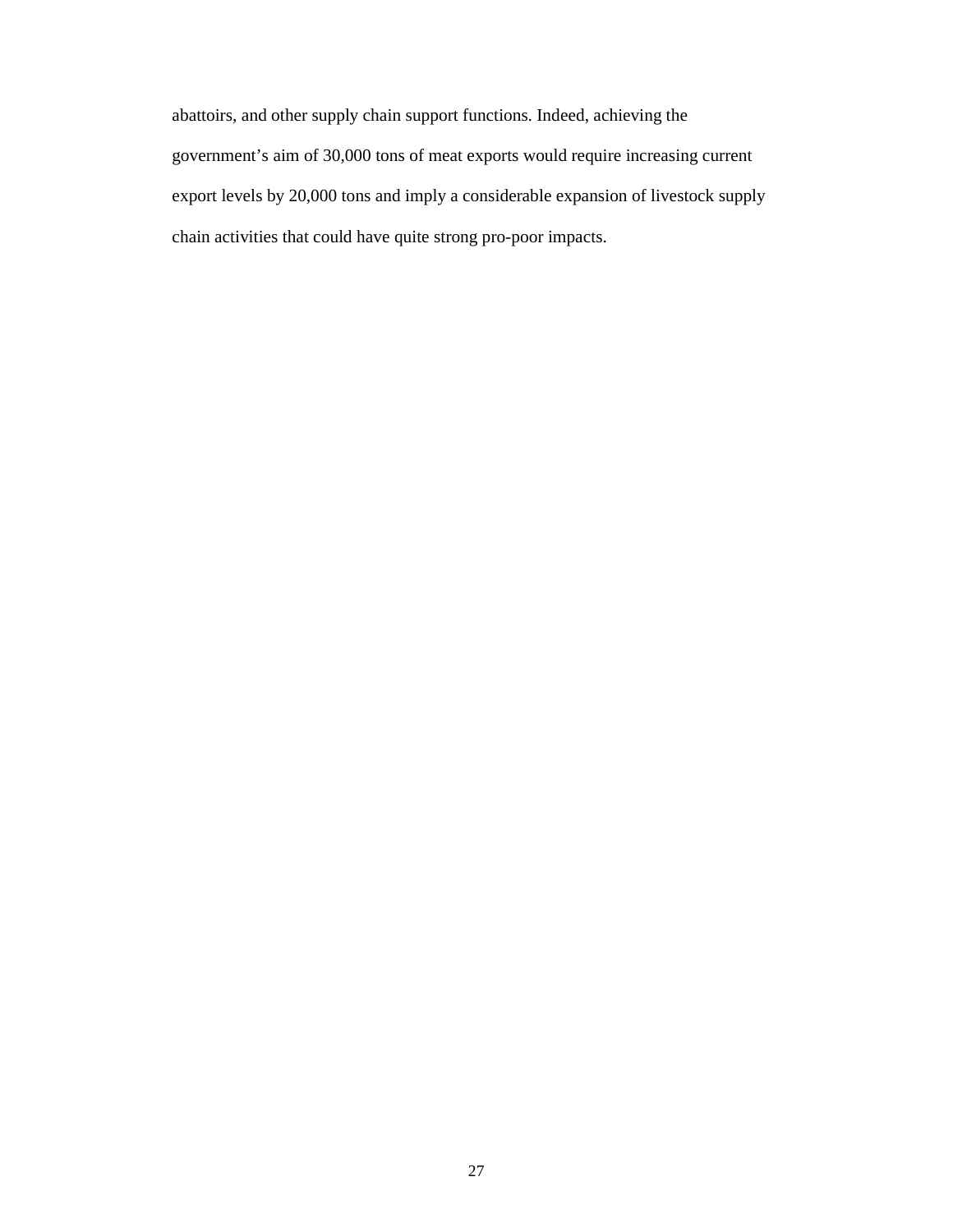### ACKNOWLEDGEMENTS

The authors acknowledge and appreciate helpful input and comments from the Ethiopia-based Texas AgriLife Research team, notably Dr. Hank Fitzhugh, Ato Belachew Hurissa, Dr. Wondwosen Asfaw, Dr. Nega Tewolde, and Ato Mitiku Gobana. Dr. Alex Winter-Nelson provided additional useful comments. Partial funding for this project was provided by USAID under the SPS-LMM project managed by Texas AgriLife Research. The views expressed in this paper are those of the authors and do not reflect those of USAID or the U.S. Government.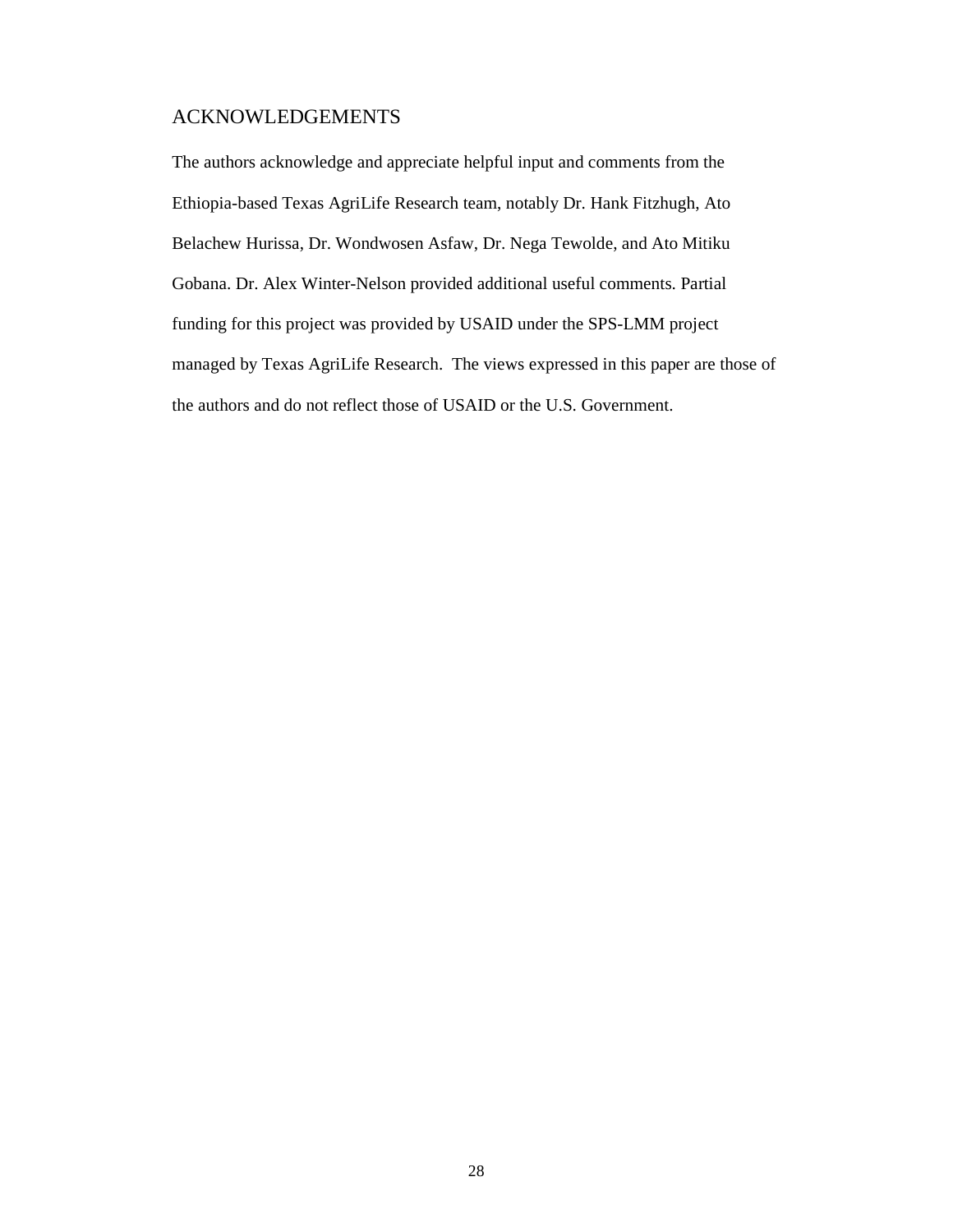### REFERENCES

- Agritrade. "Executive brief: beef," http://agritrade.cta.int/en/Commodities/Beefsector/Executive-brief, 2008.
- Aloui, O., and L. Kenny. *The Cost of Compliance with SPS Standards for Moroccan Exports: A Case Study*. Agricultural and Rural Development Discussion Paper. Washington DC: The World Bank, 2004.
- Anon. "Proceedings of consultation on *Two-phase SPS certification system for live animal and meat export (March, 2007)."* Addis Ababa: Ethiopia SPS-LMM Program, 2007.
- Calvin, L., B. Krissoff, and W. Foster. "Measuring the Costs and Trade Effects of a Phytosanitary Protocol: A U.S.-Japanese Apple Example," *Review of Agricultural Economics* 30 (2008, no. 1)**:**120-135.
- Henson, S.J., M. Saqib, and D. Rajasenan. *Impact of Sanitary Measures on Exports of Fishery Products from India: The Case of Kerala.* Agricultural and Rural Development Discussion Paper. Washington DC: The World Bank, 2004.
- Jaffee, S. *From Challenge to Opportunity: Transforming Kenya's Fresh Vegetable Trade in the Context of Emerging Food Safety and Other Standards in Europe*. Agriculture and Rural Development Discussion Paper 2. Washington DC: The World Bank, 2003.
- McGarvey, B., and B. Hannon. *Dynamic modelling for business management: an introduction.* New York, NY: Springer, 2004.
- Nin Pratt, A., P. Bonnet, M. Jabbar, S. Ehui, and C. de Haan. *Benefits and costs of compliance of sanitary regulations in livestock markets: The case of Rift Valley fever in the Somali Region of Ethiopia.* Nairobi, Kenya: International Livestock Research Institute, 2005.
- Perry, B.D., A. Nin Pratt, K. Sones, and C. Stevens. *An appropriate level of risk: balancing the need for safe livestock products with fair market access for the poor*. Pro-Poor Livestock Policy Initiative Working Paper No. 23. Rome: Food and Agriculture Organisation (FAO) on the United Nations, 2005.
- Peterson, E. and D. Orden. "Avocado Pests and Avocado Trade," *American Journal of Agricultural Economics* 90 (2008, no. 2): 321-335.
- Rich, K.M. and B.D. Perry. "The impact of changing global animal health trading standards on market access for livestock products by developing countries: an assessment of commodity-based trade," Unpublished report for the Department for International Development (DFID, UK) (May 21, 2009).
- Scoones, I. and W. Wolmer. "Foot-and-mouth disease and market access: challenges for the beef industry in southern Africa," *Transboundary animal disease and market access: future options for the beef industry in southern Africa, Working*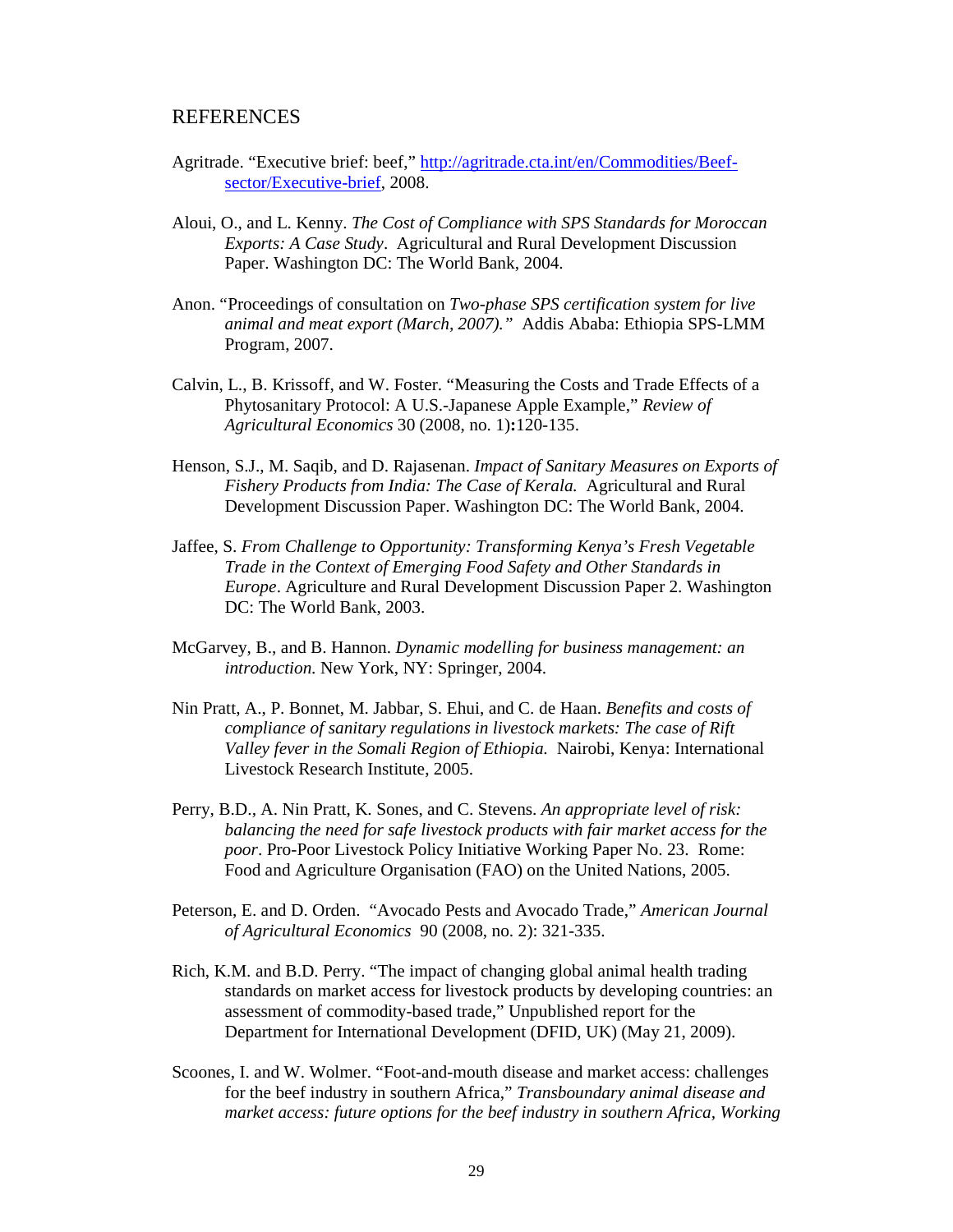*Paper 1, Institute of Development Studies, Brighton, UK. http://www.steps*centre.org/ourresearch/vetscience.html. (May 1, 2008).

- Sterman, J.D. *Business dynamics: systems thinking and modelling for a complex world.* Boston, MA: Irwin McGraw-Hill, 2000.
- Sullivan, G.M. *Market opportunities for Ethiopian meat exports.* Unpublished report for the SPS-LMM project, Addis Ababa: Ethiopia SPS-LMM Program, 2007.
- Thomson, G.R., T.J. Leyland, and A.I. Donaldson. "De-Boned Beef An Example of a Commodity for which Specific Standards could be Developed to Ensure an Appropriate Level of Protection for International Trade," Transboundary and Emerging Diseases, 56 (2009): 9–17.
- Thomson, G.R., E.N. Tambi, S.K. Hargreaves, T.J. Leyland, A.P. Catley, G.G.M. van't Klooster, and M.-L. Penrith. "International trade in livestock and livestock products: the need for a commodity- based approach," *Veterinary Record* 155 (2004): 429–433.
- World Bank. *Food Safety and Agricultural Health Standards: Challenges and Opportunities for Developing Country Exports*. Report No. 31207, Poverty Reduction & Economic Management Trade Unit and Agriculture and Rural Development Department. Washington, DC.: The World Bank, 2005.
- Zepeda, C. and M. Salman. "An approach for the implementation of compartmentalization for international trade purposes," In: *Proceedings of the 11th symposium of the International Society for Veterinary Epidemiology and Economics, Cairns, Australia: ISVEE* 11 (2006): 658.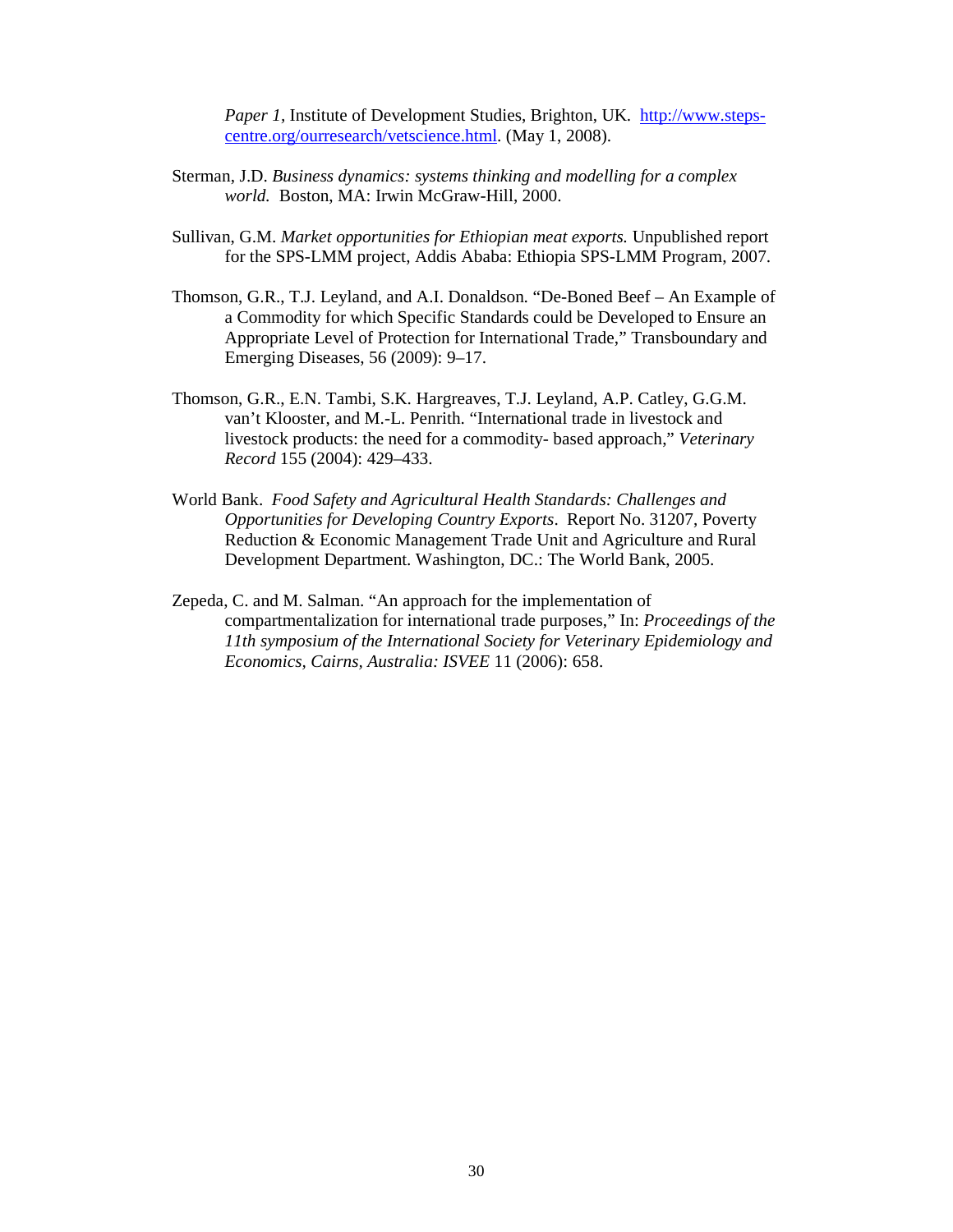

Figure 1: STELLA diagram of the two-phase SPS certification process.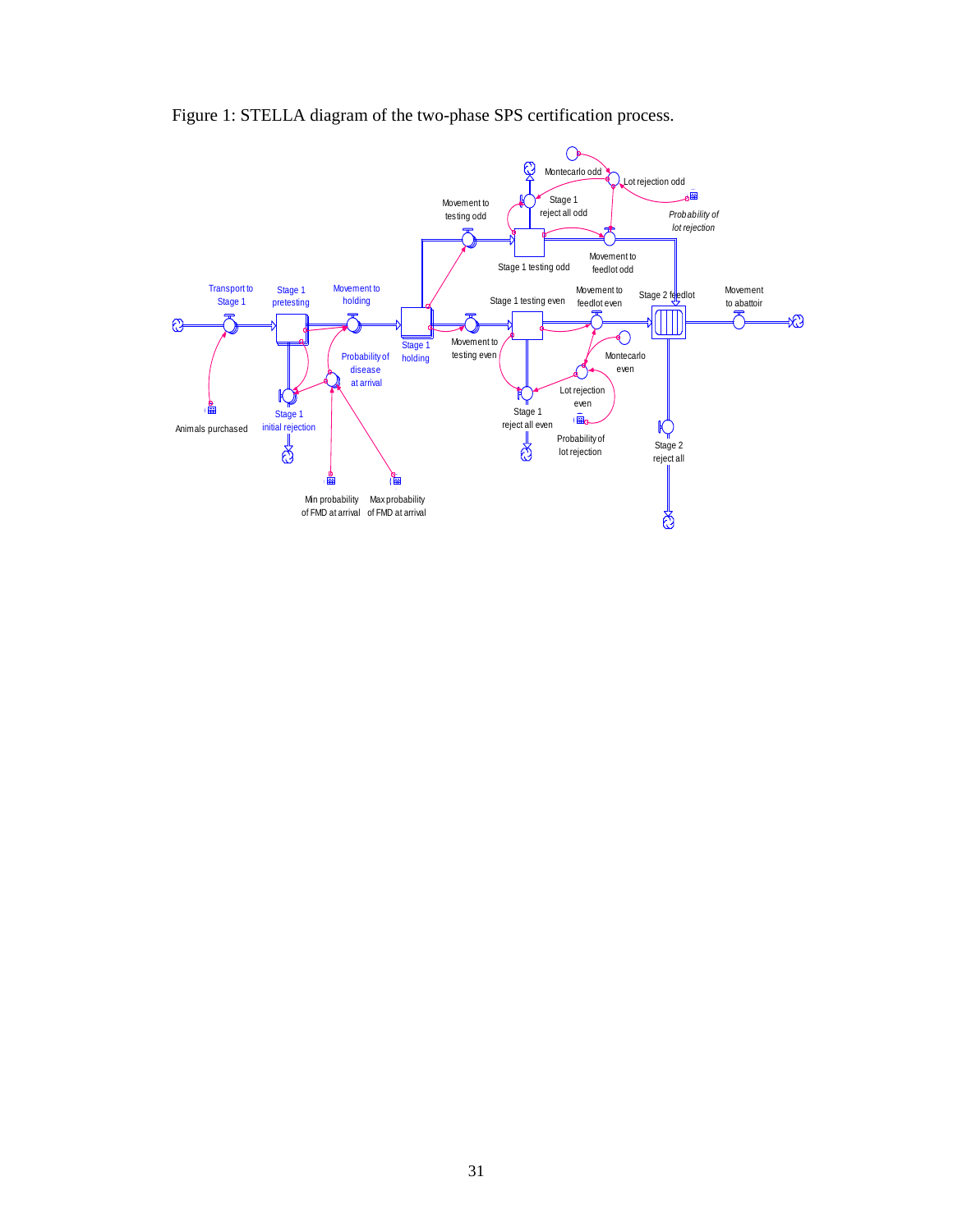

Figure 2: Proportion of imported beef by type in Algeria, Cote d'Ivoire and Gabon.

Source: UN Comtrade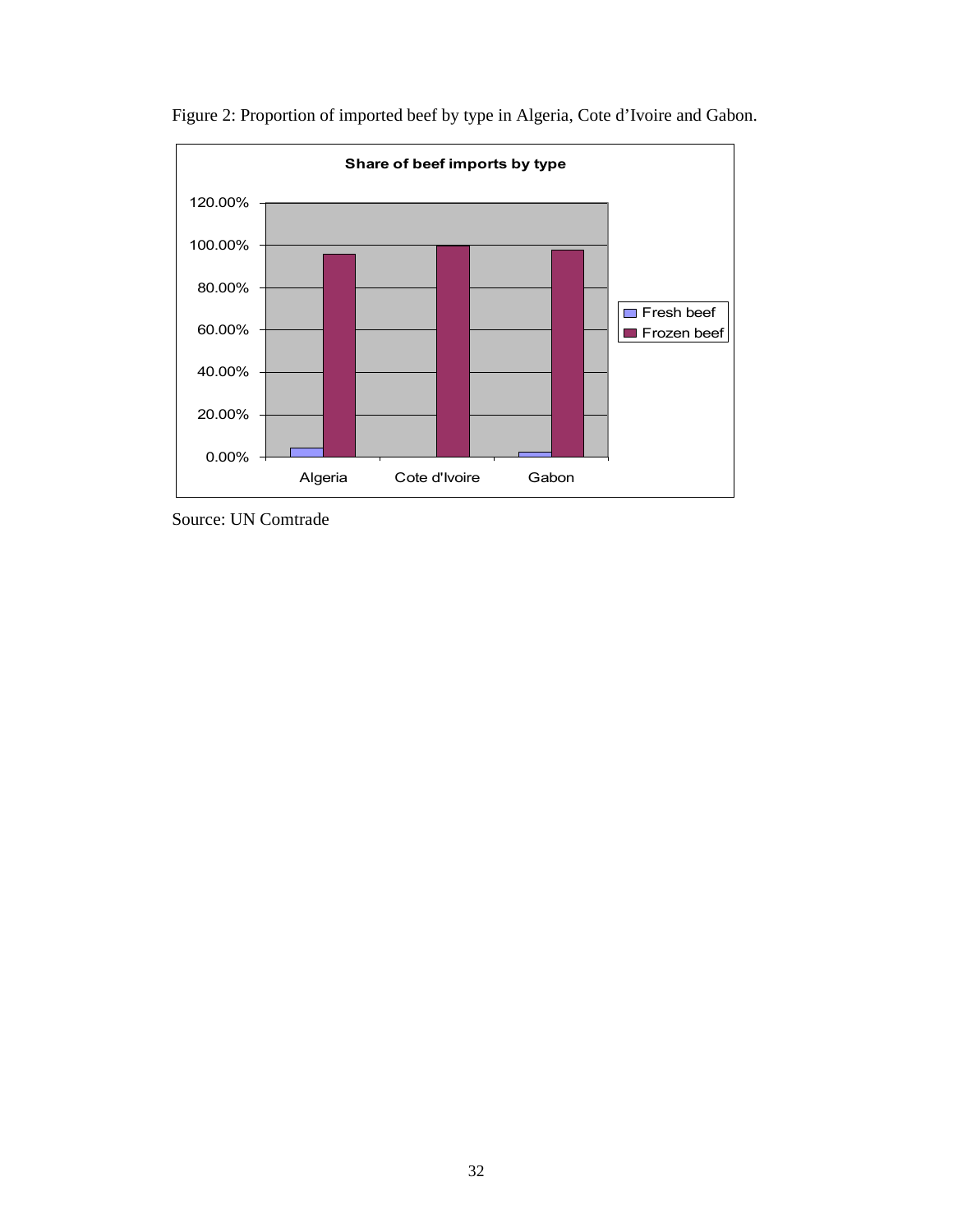

Figure 3: Share of beef imported by Algeria, Cote d'Ivoire and Gabon from Brazil and India.

Source: UN Comtrade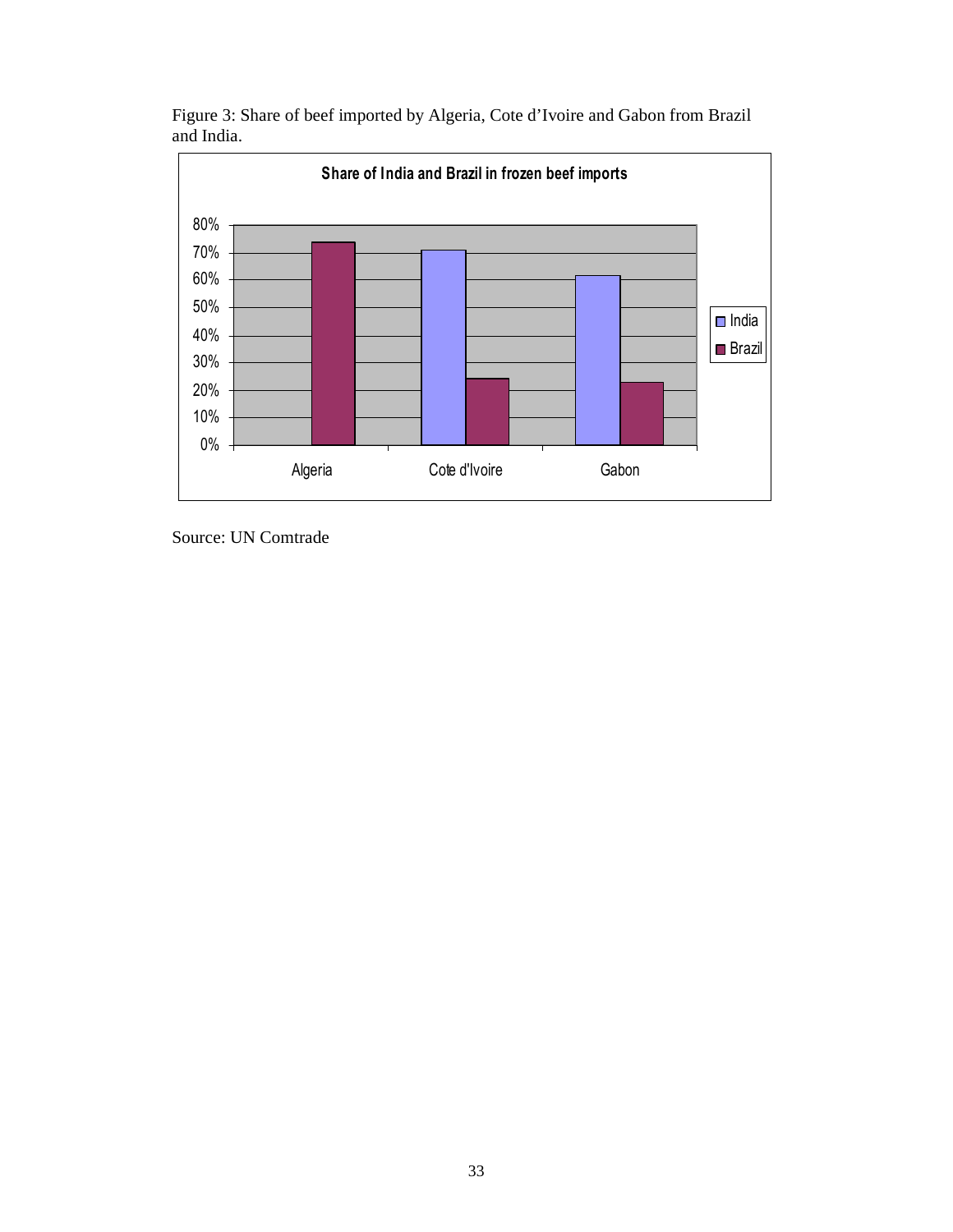| Cost component                                  | Value (ETB/animal) |             |
|-------------------------------------------------|--------------------|-------------|
|                                                 | Lower-cost         | Higher-cost |
|                                                 | feedlot            | feedlot     |
| Entry cost of purchased animals into Phase 1    | 2,250              | 2,250       |
| Added costs from Phase 1                        | 526                | 526         |
| Revenues from Phase 1 (rejected animals)        | 275                | 276         |
| Total costs of animal after exit from Phase 1   | 2,501              | 2,500       |
|                                                 |                    |             |
| Entry cost of animals into Phase 2              | 2,501              | 2,500       |
| Added costs from Phase 2                        | 1,620              | 2,452       |
| Total costs of animal after exit from Phase 2   | 4,121              | 4,952       |
| Phase 2 margin $(10%)$                          | 412                | 495         |
|                                                 |                    |             |
| Entry cost of animals to slaughterhouse (Phase) | 4,533              | 5,447       |
| $2 \cos t$ + Phase 2 margin)                    |                    |             |
| Added costs from processing                     | 525                | 525         |
| Revenues from hides and skins                   | 163                | 163         |
| Revenues from domestic sales (offal and         | 603                | 606         |
| trimmings)                                      |                    |             |
| Net total costs of animals from slaughterhouse  | 4,291              | 5,203       |
| Slaughterhouse margin (10%)                     | 429                | 520         |
|                                                 |                    |             |
| FOB breakeven costs of certified animal         | 4,721              | 5,723       |
| (slaughterhouse $costs + margin$ ), ex-         |                    |             |
| slaughterhouse (ETB/animal)                     |                    |             |
| Final weight (kg)                               | 402                | 404         |
| FOB breakeven costs of certified meat @         | 4,310              | 5,203       |
| product weight (30.25% conversion rate), ex-    |                    |             |
| slaughterhouse (US\$/ton)                       |                    |             |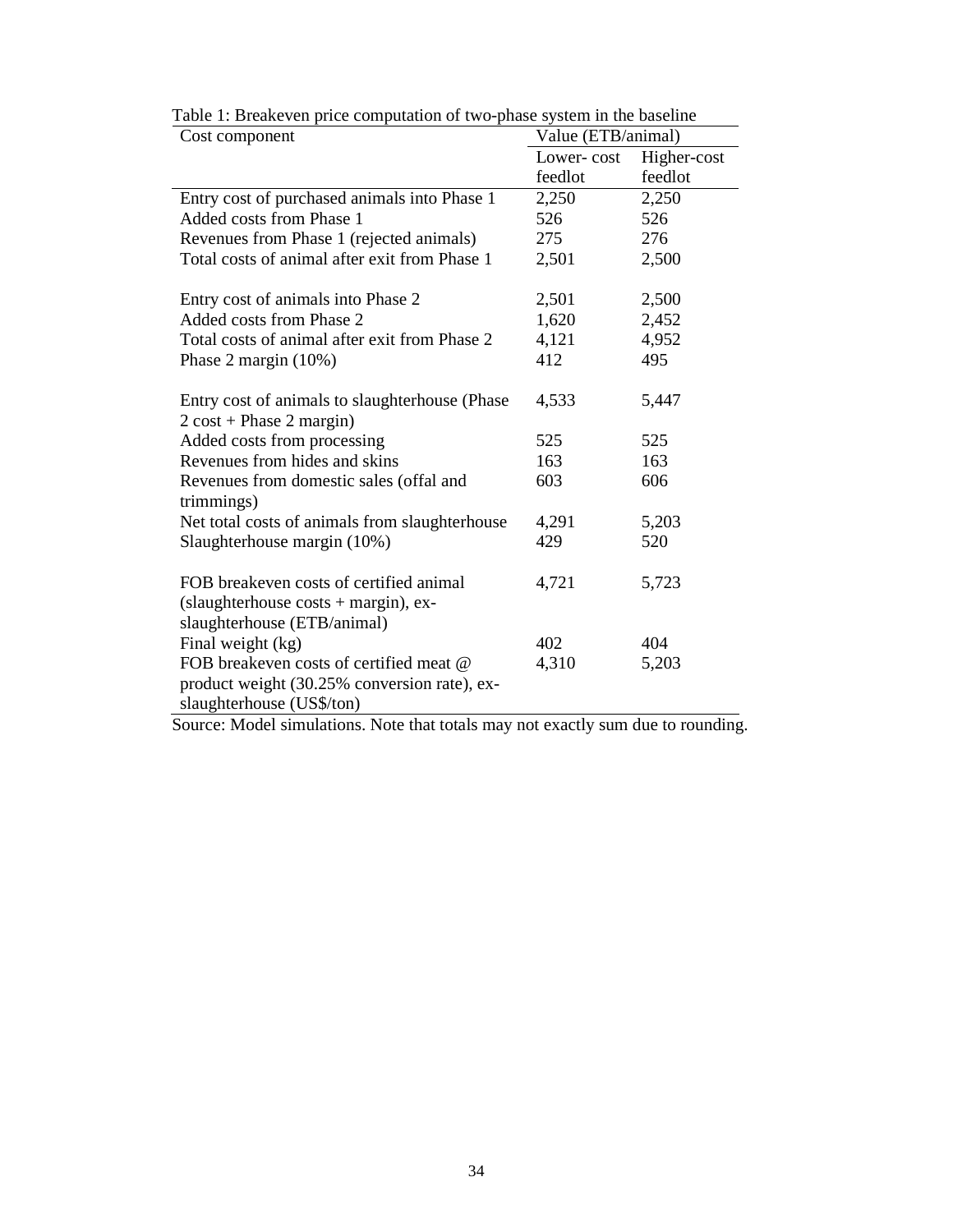| Market                                                                                 | All     | <b>Brazil</b> | India | Pakistan |
|----------------------------------------------------------------------------------------|---------|---------------|-------|----------|
|                                                                                        | sources |               |       |          |
| Bahrain (2007)                                                                         | 5,254   | 3,203         | 2,223 | 4,417    |
| Qatar (2006)                                                                           | 5,084   | 2,796         | 2,301 | NΑ       |
| Saudi Arabia                                                                           | 3,151   | 3,009         | 3,061 | NA       |
| (2006)                                                                                 |         |               |       |          |
| $\mathbf{V}_{\alpha}$ luga in $\mathbf{H}^{(n)}$ ton $\mathbf{M}^{(n)}$ not emplicable |         |               |       |          |

Table 2: Average import unit values for fresh boneless beef to selected Middle Eastern markets by selected sources, most recent year

Values in US\$/ton. NA: not applicable

Source: UN COMTRADE. Note that 2006 figures for Bahrain are US\$5,116 (all sources), US\$3,526 (Brazil), US\$1,407 (India) and US\$3,491 (Pakistan)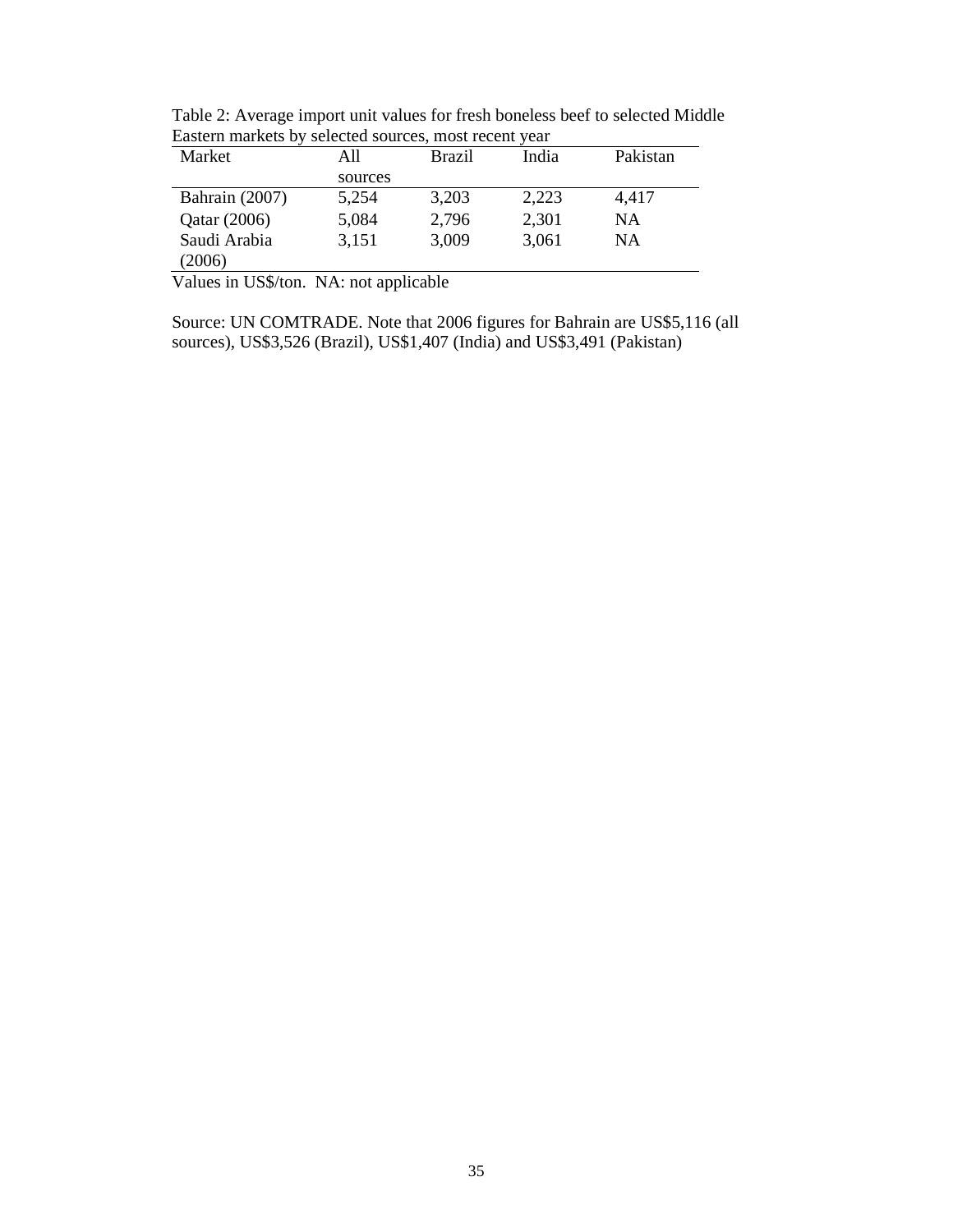| Cost component                               | Value (ETB/animal) |                |  |  |
|----------------------------------------------|--------------------|----------------|--|--|
|                                              | Lower-             | Higher-        |  |  |
|                                              | cost               | cost           |  |  |
|                                              | feedlot            | feedlot        |  |  |
| Added costs from Phase 1                     | 526                | 526            |  |  |
| SPS costs of compliance                      | 170                | 170            |  |  |
| Other costs (feed, transport, handling etc.) | 356                | 356            |  |  |
| Percentage of SPS costs in added Phase 1     | 32.2               | 32.2           |  |  |
| costs                                        |                    |                |  |  |
| Added costs from Phase 2                     | 1,620              | 2,452          |  |  |
| SPS costs of compliance                      | 33                 | 32             |  |  |
| Feed costs                                   | 1,547              | 2,379          |  |  |
| Other costs                                  | 42                 | 42             |  |  |
| Percentage of SPS cost in added Phase 2      | 1.9                | 1.2            |  |  |
| costs                                        |                    |                |  |  |
|                                              |                    |                |  |  |
| Added costs from processing                  | 525                | 525            |  |  |
| SPS costs of compliance                      | 4                  | $\overline{4}$ |  |  |
| Processing costs                             | 520                | 520            |  |  |
| Percentage of SPS cost in processing costs   | 0.80               | 0.80           |  |  |
|                                              |                    |                |  |  |
| Total costs of SPS compliance (all phases)   | 204                | 204            |  |  |
| FOB breakeven price ex-slaughterhouse        | 4,721              | 5,723          |  |  |
| Percentage SPS costs of compliance as a      | 4.3                | 3.6            |  |  |
| share of breakeven value ex-slaughterhouse   |                    |                |  |  |

Table 3: Differentiation of SPS costs of compliance in two-phase system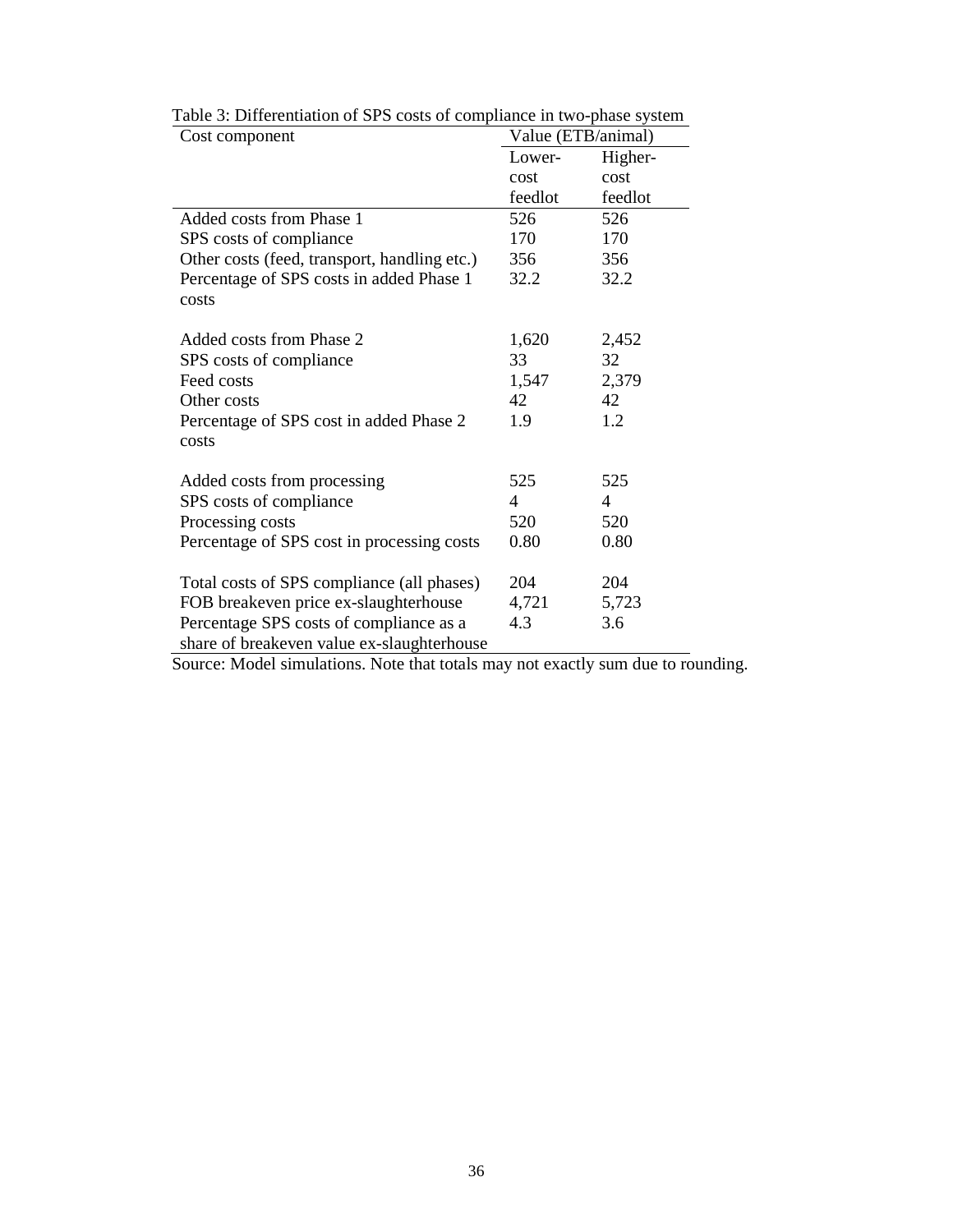| Cost component                                      | Value (ETB/animal)    |       |                  |                 |       |       |
|-----------------------------------------------------|-----------------------|-------|------------------|-----------------|-------|-------|
|                                                     | Maize-wheat middlings |       |                  | Wheat middlings |       |       |
|                                                     | ration                |       | ration           |                 |       |       |
|                                                     | $200 \text{ kg}$      | 250   | $300 \text{ kg}$ | 200             | 250   | 300   |
|                                                     | entry                 | kg    | entry            | kg              | kg    | kg    |
|                                                     |                       | entry |                  | entry           | entry | entry |
| Entry cost of purchased                             | 1,800                 | 2,250 | 2,700            | 1,800           | 2,250 | 2,700 |
| animals into Phase 1                                |                       |       |                  |                 |       |       |
| Added costs from Phase 1                            | 526                   | 526   | 526              | 526             | 526   | 526   |
| Revenues from Phase 1                               | 221                   | 274   | 331              | 223             | 276   | 335   |
| (rejected animals)                                  |                       |       |                  |                 |       |       |
| Total costs of animal after                         | 2,105                 | 2,501 | 2,895            | 2,103           | 2,500 | 2,891 |
| exit from Phase 1                                   |                       |       |                  |                 |       |       |
|                                                     |                       |       |                  |                 |       |       |
| Entry cost of animals into                          | 2,105                 | 2,501 | 2,895            | 2,103           | 2,500 | 2,891 |
| Phase 2                                             |                       |       |                  |                 |       |       |
| Added costs from Phase 2                            | 1,700                 | 1,342 | 997              | 1,366           | 1,097 | 844   |
| Total costs of animal after                         | 3,805                 | 3,843 | 3,892            | 3,469           | 3,597 | 3,735 |
| exit from Phase 2                                   |                       |       |                  |                 |       |       |
| Phase 2 margin (10%)                                | 380                   | 384   | 389              | 347             | 360   | 374   |
|                                                     |                       | 4,227 | 4,281            | 3,816           |       |       |
| Entry cost of animals to<br>slaughterhouse (Phase 2 | 4,185                 |       |                  |                 | 3,956 | 4,109 |
| $cost + Phase 2 margin)$                            |                       |       |                  |                 |       |       |
| Added costs from                                    | 525                   | 525   | 525              | 525             | 525   | 525   |
| processing                                          |                       |       |                  |                 |       |       |
| Revenues from hides and                             | 163                   | 163   | 163              | 163             | 163   | 163   |
| skins                                               |                       |       |                  |                 |       |       |
| Revenues from domestic                              | 609                   | 602   | 609              | 607             | 604   | 612   |
| sales (offal, trimmings)                            |                       |       |                  |                 |       |       |
| Net total costs of animals                          | 3,938                 | 3,988 | 4,034            | 3,570           | 3,714 | 3,858 |
| from slaughterhouse                                 |                       |       |                  |                 |       |       |
| Slaughterhouse margin                               | 394                   | 399   | 403              | 357             | 371   | 386   |
| (10%)                                               |                       |       |                  |                 |       |       |
|                                                     |                       |       |                  |                 |       |       |
| FOB breakeven costs of                              | 4,332                 | 4,386 | 4,437            | 3,927           | 4,086 | 4,244 |
| certified animal                                    |                       |       |                  |                 |       |       |
| (slaughterhouse costs $+$                           |                       |       |                  |                 |       |       |
| margin), ex-slaughterhouse                          |                       |       |                  |                 |       |       |
| (ETB/animal)                                        |                       |       |                  |                 |       |       |
| Final weight (kg)                                   | 406                   | 401   | 406              | 405             | 402   | 408   |
| FOB breakeven costs of                              | 3,918                 | 4,016 | 4,016            | 3,562           | 3,729 | 3,818 |
| certified meat @ product                            |                       |       |                  |                 |       |       |
| weight (30.25% conversion                           |                       |       |                  |                 |       |       |
| rate), ex-slaughterhouse                            |                       |       |                  |                 |       |       |
| $(US\$/ton)$                                        |                       |       |                  |                 |       |       |

Table 4: Breakeven price computation of two-phase system using best-cost rations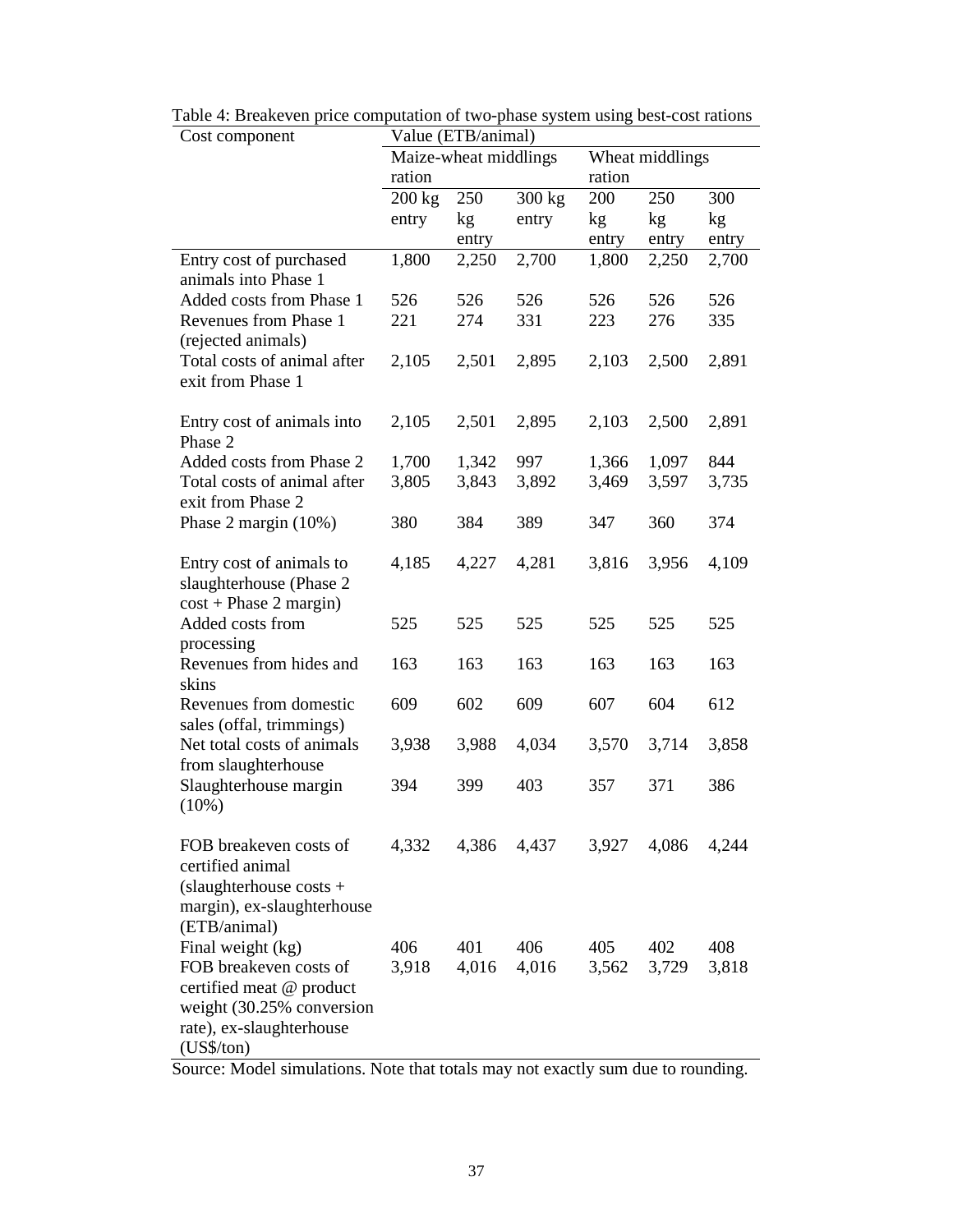| Cost component            | Value (ETB/animal)    |                  |                  |                        |                  |                |
|---------------------------|-----------------------|------------------|------------------|------------------------|------------------|----------------|
|                           | Maize-wheat middlings |                  |                  | Wheat middlings ration |                  |                |
|                           | ration                |                  |                  |                        |                  |                |
|                           | $200 \text{ kg}$      | $250 \text{ kg}$ | $300 \text{ kg}$ | $200 \text{ kg}$       | $250 \text{ kg}$ | 300 kg         |
|                           | entry                 | entry            | entry            | entry                  | entry            | entry          |
| Added costs from          | 526                   | 526              | 526              | 526                    | 526              | 526            |
| Phase 1                   |                       |                  |                  |                        |                  |                |
| SPS costs of              | 170                   | 170              | 170              | 170                    | 170              | 170            |
| compliance                |                       |                  |                  |                        |                  |                |
| Other costs (feed,        | 356                   | 356              | 356              | 357                    | 356              | 357            |
| transport, handling etc.) |                       |                  |                  |                        |                  |                |
| Percentage of SPS         | 32.2                  | 32.2             | 32.2             | 32.2                   | 32.2             | 32.2           |
| costs in added Phase 1    |                       |                  |                  |                        |                  |                |
| costs                     |                       |                  |                  |                        |                  |                |
|                           |                       |                  |                  |                        |                  |                |
| Added costs from          | 1,700                 | 1,342            | 997              | 1,366                  | 1,097            | 844            |
| Phase 2                   |                       |                  |                  |                        |                  |                |
| SPS costs of              | 31                    | 32               | 31               | 32                     | 32               | 31             |
| compliance<br>Feed costs  |                       |                  | 924              |                        |                  | 771            |
| Other costs               | 1,627<br>42           | 1,269<br>42      | 42               | 1,293<br>42            | 1,024<br>42      | 42             |
| Percentage of SPS cost    | 1.8                   | 2.3              | 3.1              | 2.2                    | 2.8              | 3.6            |
| in added Phase 2 costs    |                       |                  |                  |                        |                  |                |
|                           |                       |                  |                  |                        |                  |                |
| Added costs from          | 525                   | 525              | 525              | 525                    | 525              | 525            |
| processing                |                       |                  |                  |                        |                  |                |
| SPS costs of              | 4                     | $\overline{4}$   | $\overline{4}$   | $\overline{4}$         | $\overline{4}$   | $\overline{4}$ |
| compliance                |                       |                  |                  |                        |                  |                |
| Processing costs          | 521                   | 521              | 520              | 520                    | 520              | 520            |
| Percentage of SPS cost    | 0.80                  | 0.80             | 0.80             | 0.80                   | 0.80             | 0.80           |
| in processing costs       |                       |                  |                  |                        |                  |                |
|                           |                       |                  |                  |                        |                  |                |
| Total costs of SPS        | 204                   | 204              | 204              | 204                    | 204              | 204            |
| compliance (all phases)   |                       |                  |                  |                        |                  |                |
| FOB breakeven price       | 4,332                 | 4,386            | 4,437            | 3,927                  | 4,086            | 4,244          |
| ex-slaughterhouse         |                       |                  |                  |                        |                  |                |
| Percentage SPS costs      | 4.7                   | 4.7              | 4.6              | 5.2                    | 5.0              | 4.8            |
| of compliance as a        |                       |                  |                  |                        |                  |                |
| share of breakeven        |                       |                  |                  |                        |                  |                |
| value ex-                 |                       |                  |                  |                        |                  |                |
| slaughterhouse            |                       |                  |                  |                        |                  |                |

Table 5: Differentiation of SPS costs of compliance in two-phase system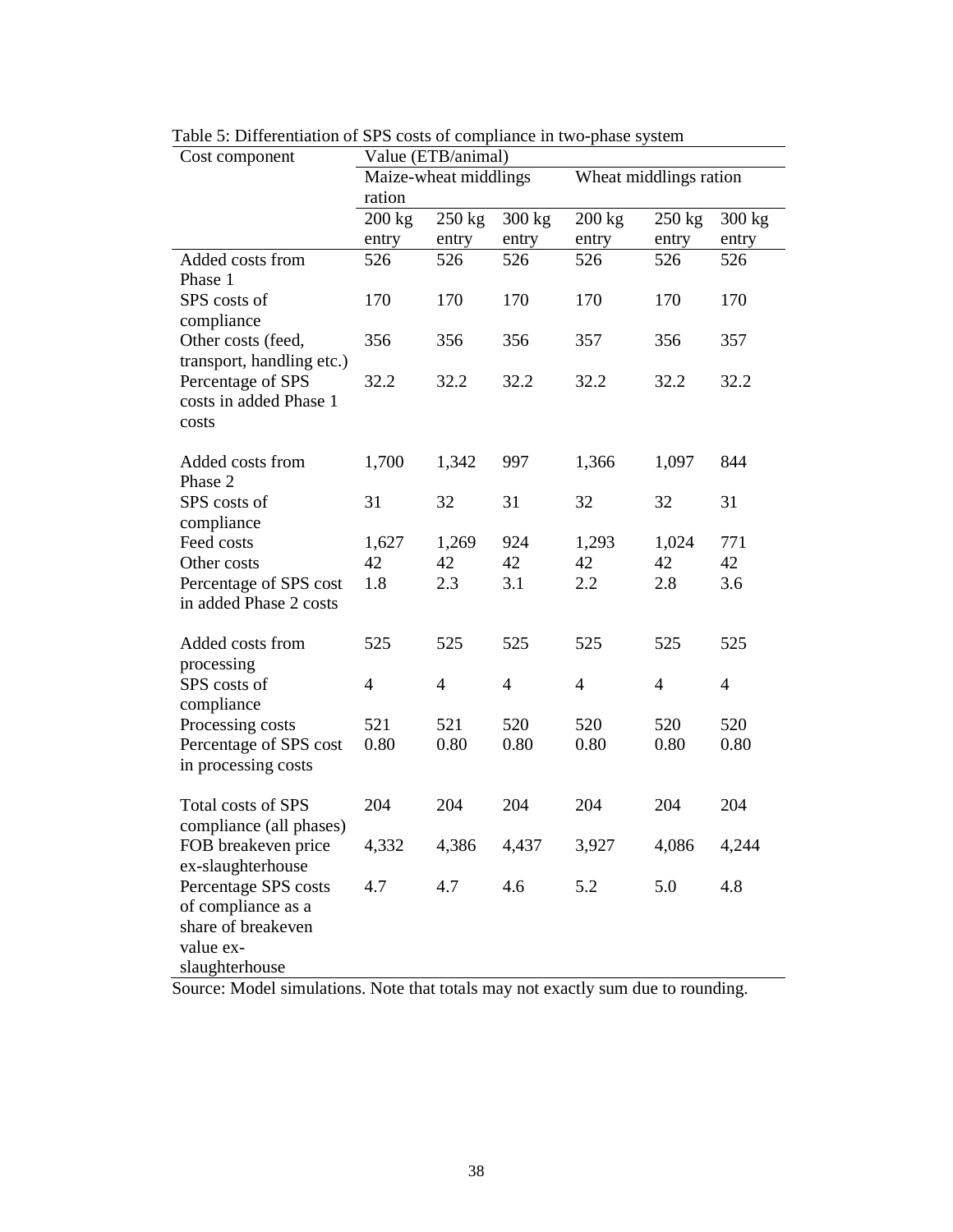| parameters                                      |                  |                           |                  |
|-------------------------------------------------|------------------|---------------------------|------------------|
| Scenario                                        |                  | FOB breakeven costs of    |                  |
|                                                 |                  | certified meat @ product  |                  |
|                                                 | weight (30.25%)  |                           |                  |
|                                                 |                  | conversion rate), ex-     |                  |
|                                                 |                  | slaughterhouse (US\$/ton) |                  |
|                                                 | $200 \text{ kg}$ | $250 \text{ kg}$          | $300 \text{ kg}$ |
|                                                 | entry            | entry                     | entry            |
| Maize-What Middlings BCR (from Table 14)        | 3,918            | 4,016                     | 4,016            |
| Wheat Middlings only BCR (from Table 14)        | 3,562            | 3,729                     | 3,818            |
| Maize-Wheat Middlings BCR, 10% lower feed       | 3,741            | 3,881                     | 3,924            |
| prices                                          |                  |                           |                  |
| Wheat Middlings only BCR, 10% lower feed prices | 3,431            | 3,621                     | 3,753            |
| Maize-Wheat Middlings BCR, 20% lower feed       | 3,572            | 3,746                     | 3,823            |
| prices                                          |                  |                           |                  |
| Wheat Middlings only BCR, 20% lower feed prices | 3,289            | 3,512                     | 3,657            |
| Wheat Middlings only BCR, probability rejection | 3,555            | 3,706                     | 3,822            |
| range $5-20%$                                   |                  |                           |                  |
| Wheat Middlings only BCR, 50% subsidy on SPS    | 3,453            | 3,615                     | 3,714            |
| costs                                           |                  |                           |                  |
| Wheat Middlings only BCR, 5% margin P2-SH,      | 3,237            | 3,387                     | 3,469            |
| SH-export                                       |                  |                           |                  |
| Wheat Middlings only BCR, 0% margin P2-SH,      | 2,924            | 3,060                     | 3,142            |
| SH-export                                       |                  |                           |                  |
| Wheat Middlings only BCR, purchase price ETB    | 2,936            | 2,945                     | 2,894            |
| 5.75/kg                                         |                  |                           |                  |
| Wheat Middlings only BCR, purchase price ETB    | 3,274            | 3,365                     | 3,389            |
| 7.5/kg                                          |                  |                           |                  |
| Wheat Middlings only BCR, purchase price ETB    | 3,754            | 3,973                     | 4,110            |
| 10.0/kg                                         |                  |                           |                  |
| Wheat Middlings only BCR, boneless conversion   | 3,534            | 3,721                     | 3,841            |
| rate 25.3%, domestic trimmings 10%              |                  |                           |                  |
| Wheat Middlings only BCR, boneless conversion   | 3,706            | 3,859                     | 3,942            |
| rate 34%, domestic trimmings 0%                 |                  |                           |                  |
|                                                 |                  |                           |                  |
| Wheat Middlings only BCR, 50% lower transport   | 3,416            | 3,588                     | 3,682            |
| costs                                           |                  |                           |                  |
| Wheat Middlings only BCR, 50% lower labour      | 3,407            | 3,573                     | 3,670            |
| costs                                           |                  |                           |                  |

Table 6: Results of alternative scenarios based on sensitivity analysis of selected parameters

BCR: best-cost ration. Source: Model simulations.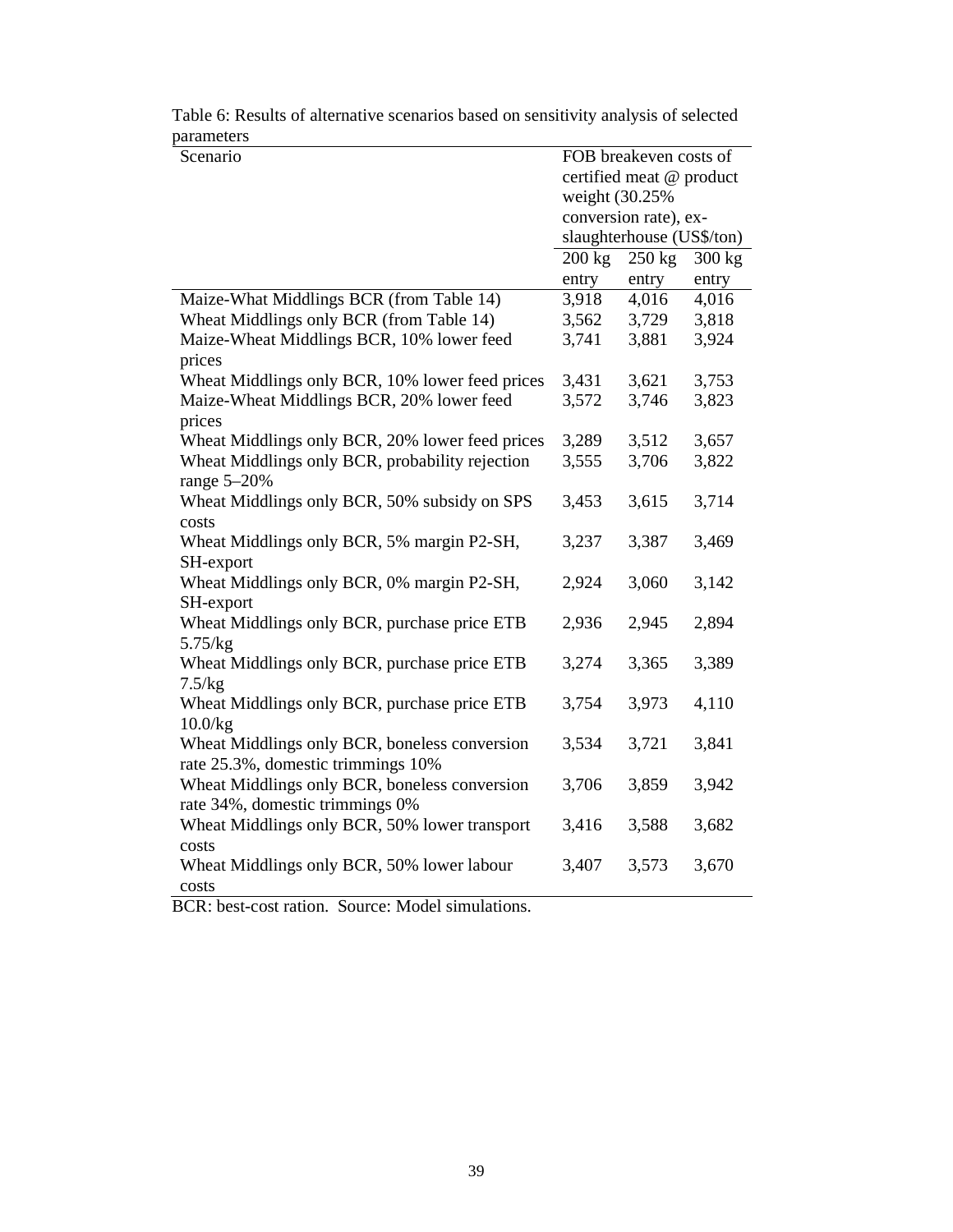| Cost element                                              | ETB per animal |
|-----------------------------------------------------------|----------------|
| Exit costs from Phase 1 at 300 kg (see Table 14)          | 2,891          |
| Margin for certification system (10%)                     | 289            |
| Entry cost at slaughterhouse                              | 3,180          |
| Processing costs of abattoir (includes transport to port) | 525            |
| Revenues from hides and skins                             | 163            |
| Revenues from trimmings and offal (5% of live weight or   | 450            |
| 15 kg @ ETB 30/kg)                                        |                |
| Exit costs from slaughterhouse                            | 3,092          |
| Margin for slaughterhouse (10%)                           | 309            |
| FOB breakeven costs of certified animal (slaughterhouse)  | 3,401          |
| $costs + margin$ , ex-slaughterhouse (ETB/animal)         |                |
| FOB breakeven costs of certified meat @ product weight    | 4,164          |
| (30.25% conversion rate), ex-slaughterhouse (US\$/ton)    |                |
| Source: Model simulations                                 |                |

Table 7: Feasibility of system assuming only Phase 1 and wheat middlings best-cost ration